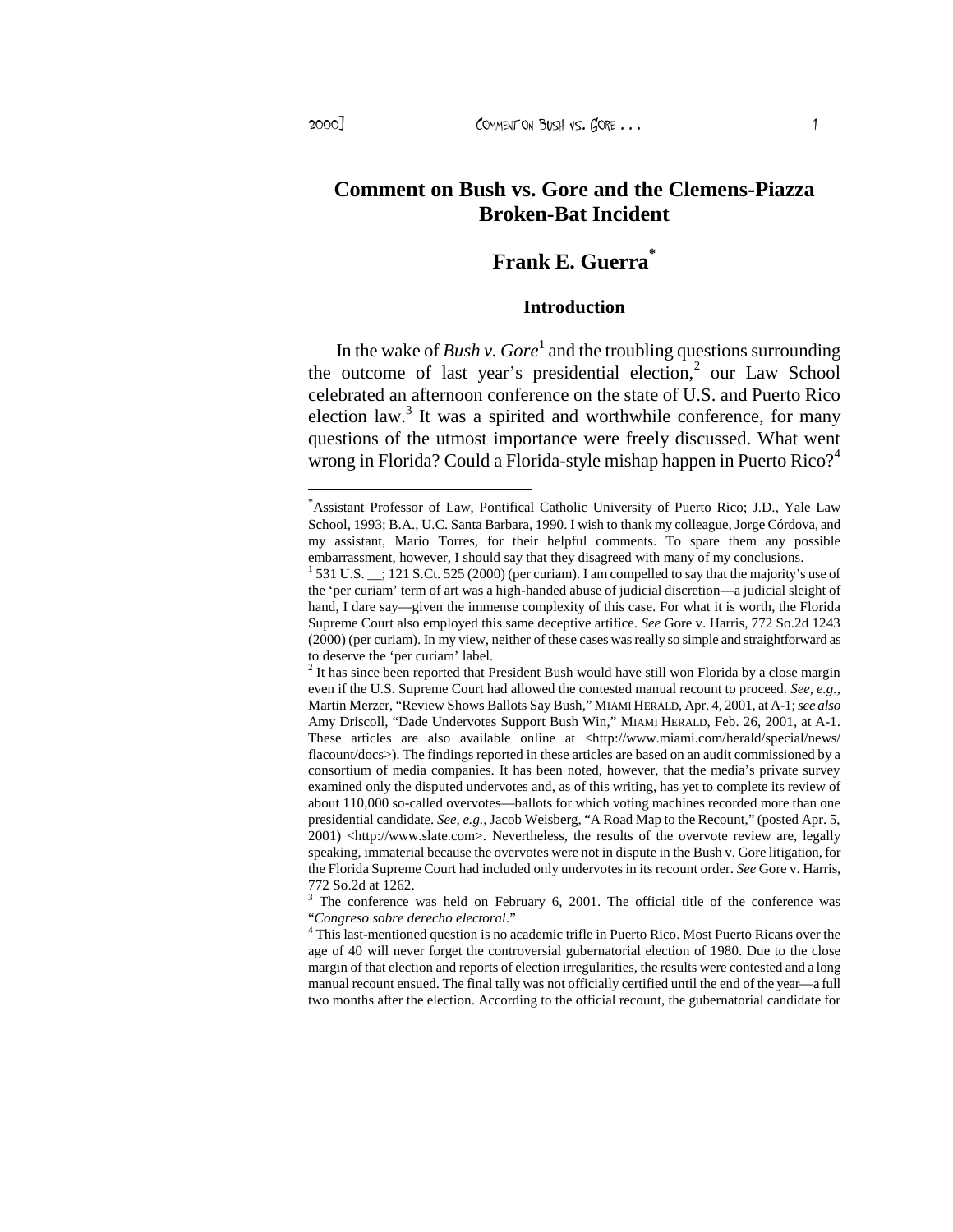Was the U.S. Supreme Court's controversial decision in *Bush v. Gore* the equivalent of a judicial *coup d'etat*? Since I was in the process of forming my own views on these momentous questions, I was eager to hear the expert opinions of the panel.

Several illustrious jurists participated in the conference. I use the word 'jurist' in its original Roman sense, for all four of the panel members are not only exceedingly knowledgeable on matters of electoral law, they have also served in high government office and have made great efforts to improve the electoral process at home and abroad. The first speaker was Robert E. Henderson, a member of the Washington Center, a leading think-tank on politics and electoral affairs. Mr. Henderson was a high-ranking official in the U.S. Department of State and the United Nations during the Reagan-Bush years and has monitored elections in more than two dozen developing nations.<sup>5</sup> The second speaker was César Vázquez Díaz, who was chairman of the Puerto Rico Elections Commission during the critical years of 1983 to 1985, when a number of sweeping electoral reforms were put into practice in Puerto Rico. Mr. Vázquez Díaz was also a U.S. Army commander in the Persian Gulf War.<sup>6</sup> Like a modern-day Cincinnatus, he returned to family life and private practice after the Allies liberated Kuwait in early 1991. The last two speakers were law professors Héctor Luis Acevedo, the former mayor of San Juan and candidate for Puerto Rico governor, and Pedro Ortiz Alvarez, the former head of the Puerto Rico Department of Consumer Affairs.<sup>7</sup> In short, this was a first-rate and politically-balanced panel.<sup>8</sup>

the New Progressive Party, Carlos Romero Barceló, won the disputed contest by a mere 3,037 votes.

<sup>&</sup>lt;sup>5</sup> Indeed, I dare say that next to former president Jimmy Carter, Mr. Henderson's first-hand knowledge of foreign elections is second to none.

<sup>&</sup>lt;sup>6</sup> For lack of a better term, I refer to the Allied military campaign against Iraq as a 'war', though as a matter of constitutional law, I strongly believe that Congress's 'conditional' declaration of war against Iraq did not satisfy the basic requirements of Article I of the U.S. Constitution. In my view, declarations of war cannot be conditional or made contingent on future events. The war declaration against Iraq, however, required the President to exhaust "all appropriate diplomatic and other peaceful means" to secure the liberation of Kuwait. *See* Authorization for Use of Military Forces Against Iraq Resolution, H.J. Res. 77 (1991).

 $7$  It would be thoughtless of me if I did not also mention that both Professors Acevedo and Ortiz Alvarez teach at our Law School. Though this is only my personal opinion, I consider Mssrs. Acevedo and Ortiz Alvarez two of the leading experts on election law matters in Puerto Rico.

 $8$  For the benefit of the non-Puerto Rican reader, my introduction would not be complete without a brief reference to Island politics. Our two major political parties are the Popular Democratic Party (PDP), which favors Puerto Rico's current 'Commonwealth' status, and the New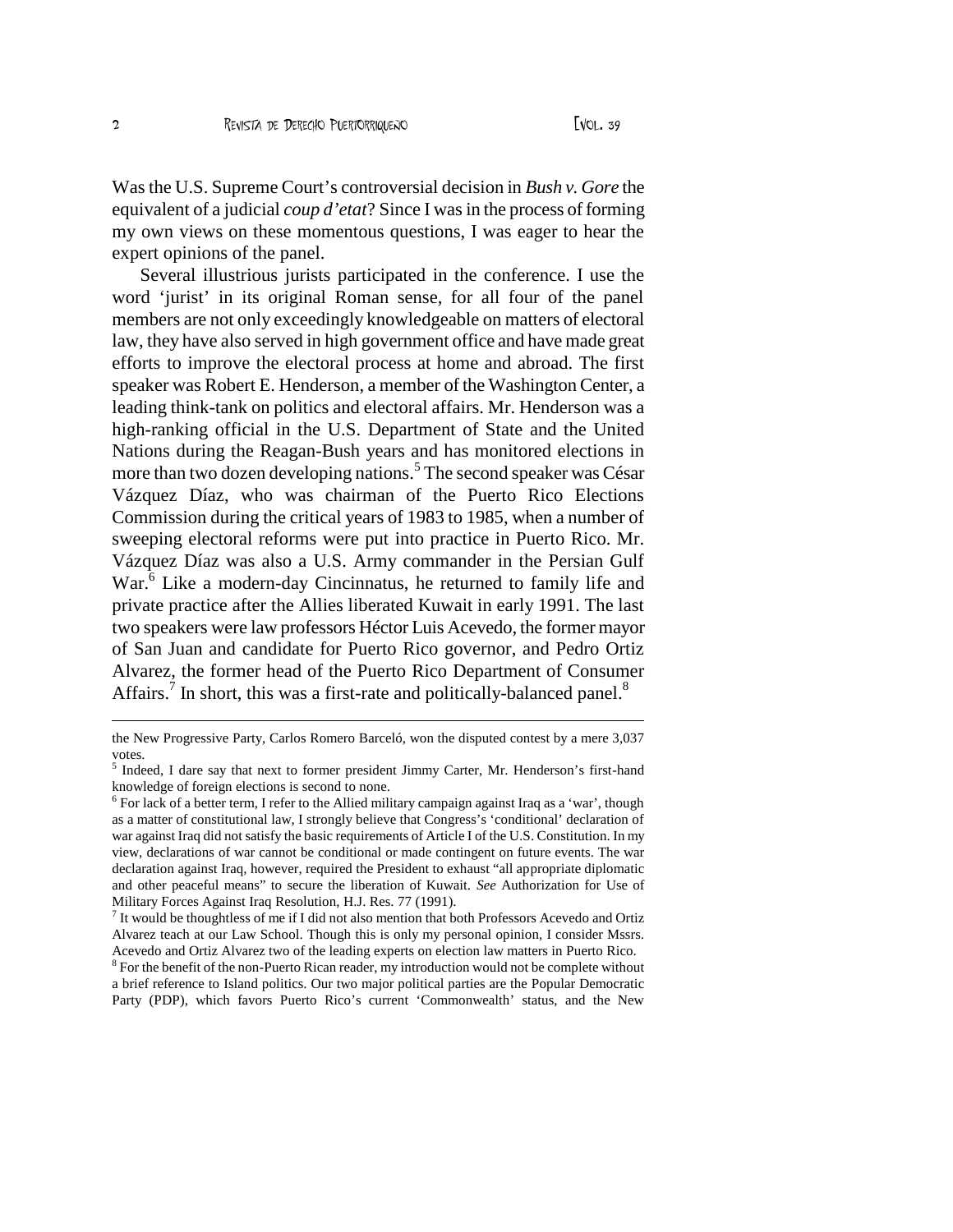2000] COMMENT ON BUSH VS. GORE ...

I have decided to write a short and informal comment on the views presented by each one of the panel members as well as a very succinct summary of my own views on *Bush v. Gore*. My purpose in doing so is threefold. First, I want to summarize the ideas presented by each speaker for the benefit of those who were unable to attend this worthy conference.<sup>9</sup> Secondly, I wish to provide an outline of my own views to further develop my insights on these weighty questions. Last and most important, I hope to start a dialogue with the reader and the panel members. Perhaps some of them will want to reply in an upcoming issue of this law journal.

### **A. Robert Henderson**

The first man to speak was Robert Henderson.<sup>10</sup> His presentation was thoughtful and his ideas were quite original. I enjoyed it all the more because he at once took a contrarian view of the 2000 presidential election, stating up front that the "fiasco in Florida" actually worked to strengthen American political culture and the democratic process overall. This is certainly a hard position to defend. The result of the U.S. presidential election was tarnished because of the messy events in Florida. For some Americans President Bush's legitimacy will remain under a cloud of suspicion forever, in spite of the post-election recount efforts by the Miami Herald and others. Some Americans sincerely believe that George W. Bush stole the election with the sinister aiding and abetting of five archconservative Supreme Court justices. That, at least, was the other three speakers' view of the matter. I was therefore quite anxious to hear Mr. Henderson out. How would he defend what was seemingly indefensible?

Progressive Party (NPP), which favors statehood. (Though it once was a formidable political party, today the Puerto Rican Independence Party (PIP) has a negligible and paltry following at best. A mere 4% of the electorate voted for the PIP's gubernatorial candidate in the 2000 election.) I think that it is fair to say that Professors Acevedo and Ortiz Alvarez are loyal supporters of the PDP, while Mr. Vázquez Díaz is an unrepentant statehooder. For his part, Mr. Henderson, who lives in the Washington, D.C. area, described himself as a "card-carrying member of the Republican Party."

<sup>&</sup>lt;sup>9</sup> To this end, I shall make my comments in the same order in which each speaker spoke, starting with Mr. Henderson.

<sup>&</sup>lt;sup>10</sup> For the record, Mr. Henderson freely admitted in his opening remarks that he was not a trained lawyer. Nevertheless, I see no reason to hold this fact against him.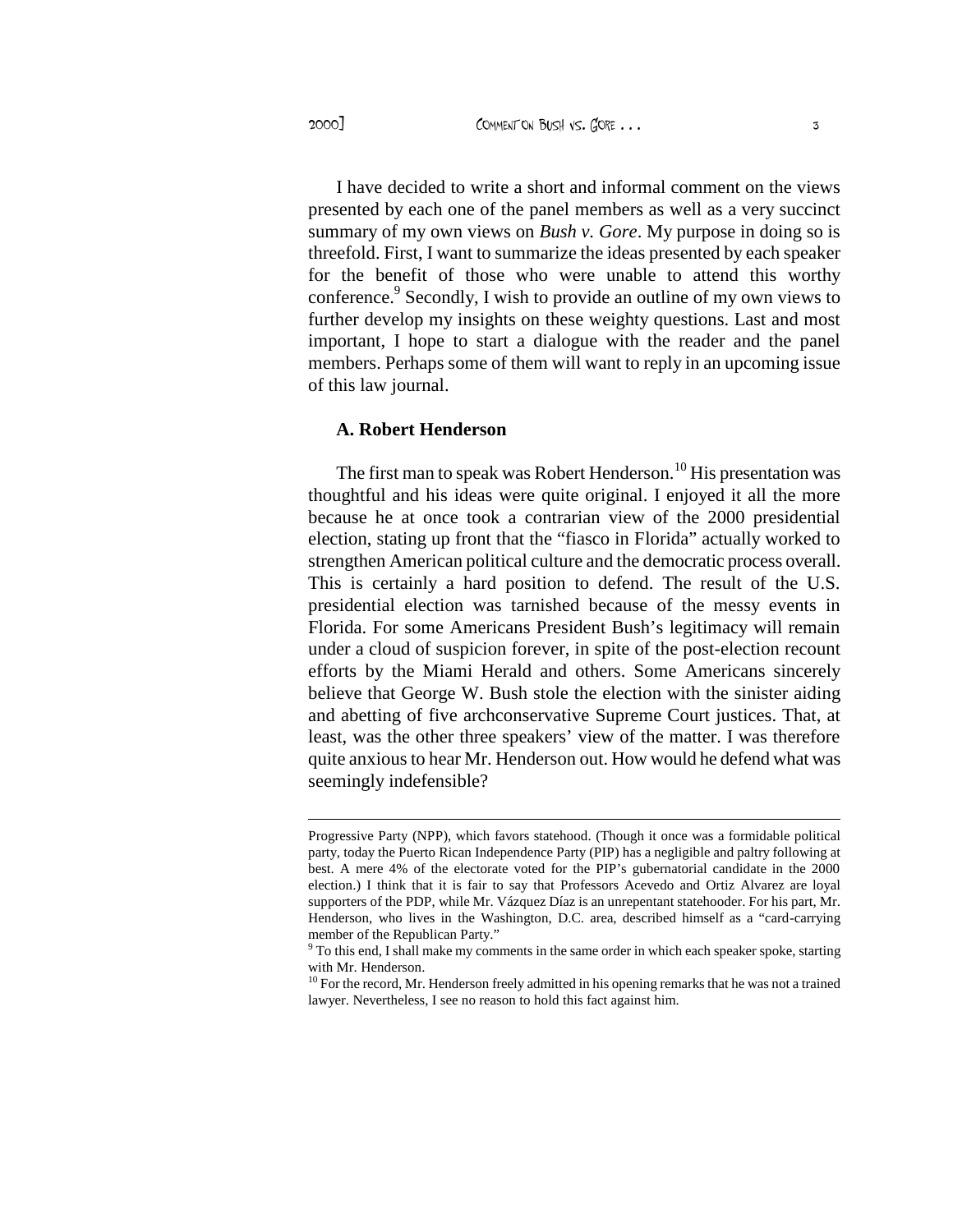Mr. Henderson began his remarks with the case of Poland. In 1990, two short years after the fall of the Berlin Wall, the pro-Soviet puppet government in Warsaw collapsed, creating an unexpected political vacuum. <sup>11</sup> Despite this dramatic and unforeseeable development, the Poles did not take to the streets; Poland did not suffer a violent political convulsion. According to Mr. Henderson, the reason Poland's transition to democracy was so peaceful was that the Poles were already loyal to a number of competing private institutions, such as the trade unions and the Catholic Church. In this respect the socialist puppet government was just, in Henderson's words, a 'shell.' Polish private institutions promptly filled the vacuum left by the collapse of the hollow socialist system, and the Poles were able to fill this political void without bloodshed.

I must state at the outset that, though I enjoyed this history lesson and agree with Mr. Henderson's conclusions, I fail to see its immediate relevancy to U.S. politics. What does the Poland of 1990 have to do with the U.S. presidential election of 2000? Does Mr. Henderson want us believe that U.S. political institutions, such as the U.S. Supreme Court, are just a 'shell' as well? I certainly agree that in many areas of life legal rules and legal institutions are, in fact, a mere shell, especially in those ordinary situations in which private parties turn to informal social norms to guide their conduct and resolve minor disputes.<sup>12</sup> But it would seem that the election process, which is highly formal and run and administered exclusively by the state, is not one those areas where informal social norms have displaced law.

After discussing the case of Poland, Mr. Henderson noted that U.S. politics are governed by what he called 'the Deal.' By this he meant not only the federalist government structure set forth in the U.S. Constitution, but also "the practices and procedures developed over generations."<sup>13</sup>

<sup>&</sup>lt;sup>11</sup> It is worth noting that in many respects Poland's return to democracy marks the true culmination of the Second World War. After all, Britain and France originally declared war on Nazi Germany over Poland's fate. Poland, however, was never truly liberated even after Nazi Germany's defeat, for the Soviet Union immediately and unlawfully installed a puppet government in Poland in contravention of the U.S.S.R.'s solemn agreements with the Allies. *See, e.g.,* Winston S. Churchill, MEMOIRS OF THE SECOND WORLDWAR 918-29 (1959). This book is an abridged version of Churchill's original memoirs. In my view, Winston Churchill's memoirs provide the most meticulous and engaging history of the war.

 $^{\bar{1}2}$  *See generally,* Robert C. Ellickson, Order without Law (1991); Donald Black, The Behavior OF LAW (1976).

 $13$  This broad definition of the Deal leaves plenty of room for informal social norms and the like.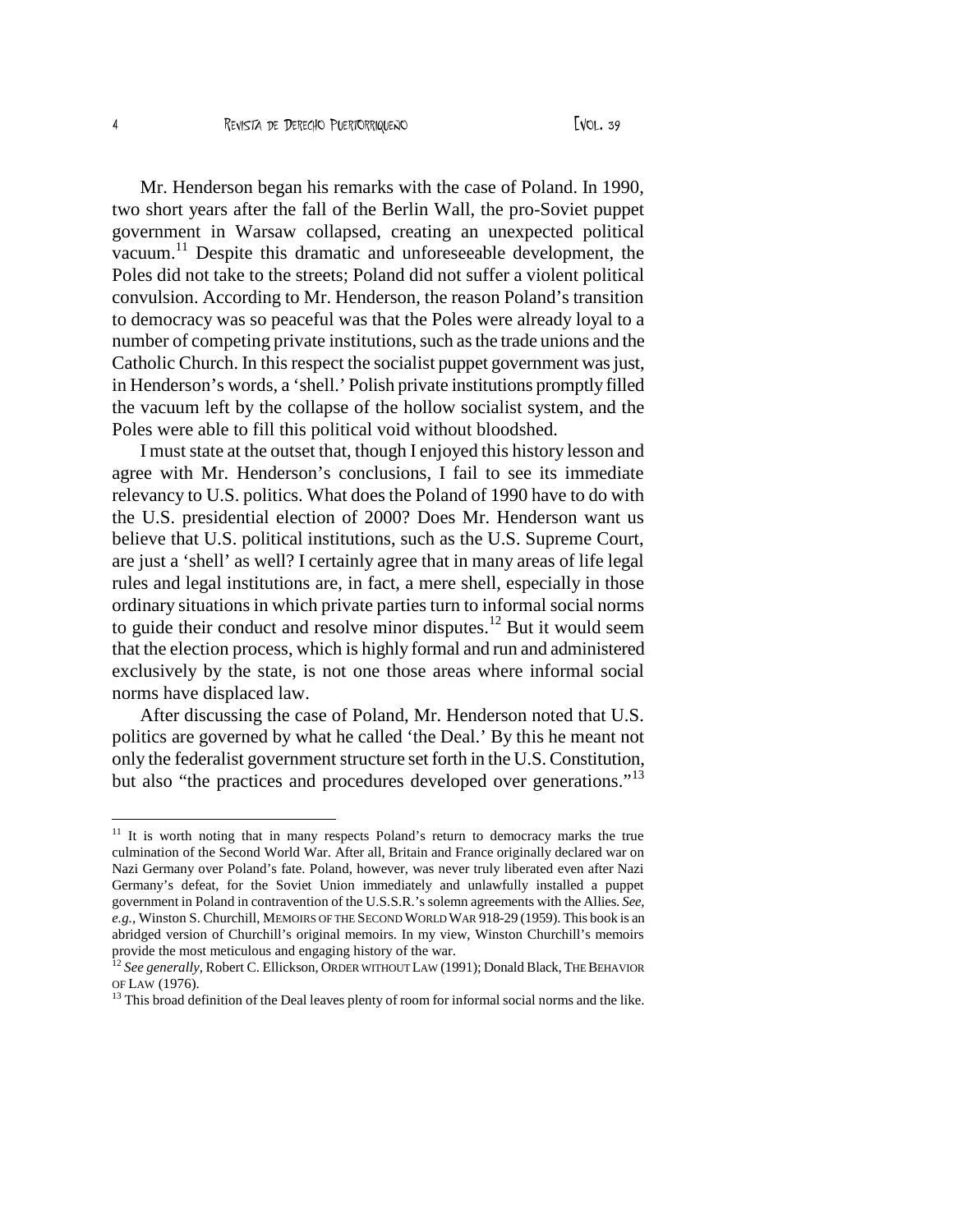Though Mr. Henderson did not draw an explicit analogy between the role of the Deal in U.S. politics and the role that private institutions played in Poland during the collapse of socialism, the analogy is certainly a good one. Just as the Deal holds the disparate elements of U.S. politics together, private institutions in Poland, such as the trade unions and the Church, were able to hold the Poles together even when the pro-Soviet puppet government had utterly collapsed. This notion of 'the Deal' is insightful, but Mr. Henderson did not bother to outline what informal practices and procedures make up the substance of the Deal in U.S. politics. Arguably, the respect for state autonomy in electoral matters is one of these informal practices. If so, did not the U.S. Supreme Court's total disregard for the Florida Supreme Court's interpretation of state law defy one of the central tenets of the Deal? Yet Mr. Henderson most emphatically did not make this argument. On the contrary, he defended the Court's decision on pure utilitarian grounds. He argued that the Court's unprecedented intervention, though "politically tainted," was a necessary evil. In his view, to have allowed the recount to proceed would have only created greater confusion and less respect for the final outcome. As he put it, "elections must have an end." This is a fair point, but the problem with this purely utilitarian view is twofold. First, however wise and necessary the Supreme Court's time-sensitive decision may have been from a pragmatic or political point of view, the 'ends' do not always justify the 'means' from a moral point of view. This is the great lesson of Kantian ethics, and is no doubt one of the informal ideals that form the heart of the Hendersonian Deal.<sup>14</sup>

Second, and most important, is that the U.S. Supreme Court had to violate another central tenet of the Deal (in addition to the values of state sovereignty and federalism) to put the election to an end. Though elections must have a definite end, I have always thought that Congress (and not the judiciary) is the exclusive and proper institution for putting to an end a contested presidential election. Actors (including federal judges) are supposed to play by the rules of the Deal, and in this case, the rules are quite clear and explicit. The rules of the game, which can be

<sup>&</sup>lt;sup>14</sup> This is also one of the great lessons of many widely-read American short stories, such as "The Lottery" by Shirley Jackson and "The Ones Who Walk Away from Omelas" by Ursula K. Le Guin. These short stories can be found in THE NORTON ANTHOLOGY OF SHORT FICTION 668-75, 870-75 (R.V. Cassill ed., 3d ed. 1986).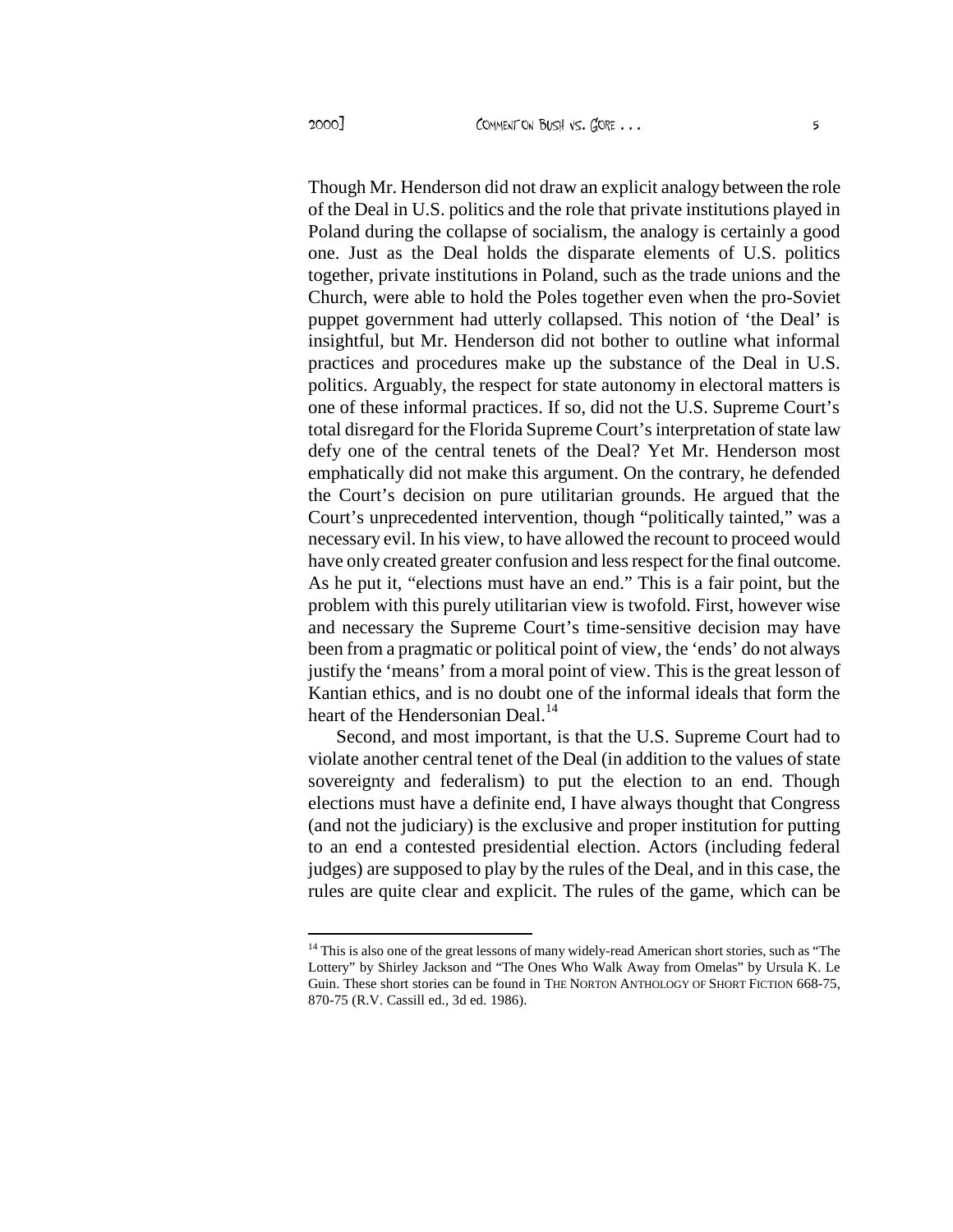found in Article II of the U.S. Constitution if anyone cares to look there, confer exclusive power on the Congress to break ties in the Electoral College and to select the winner when no single presidential candidate has garnered a majority of the electoral votes.<sup>15</sup> The great statesman Alexander Hamilton emphasized the role of Congress and the centrality of the political process generally in his classic explanation of the workings of the Electoral College:

> Their votes, thus given, [referring to the votes of the Electoral College] are to be transmitted to the seat of the national government, and the person who may happen to have a majority of the whole number of votes will be the President. But as a majority of votes might not always happen to centre in one man, and as it might be unsafe to permit less than a majority to be conclusive, it is provided that, in such a contingency, the House of Representatives shall select out of the candidates who shall have the five highest number of votes, the man who in their opinion may be best qualified for the office.<sup>16</sup>

Let us assume a worst-case scenario to illustrate this basic and fundamental constitutional principle. Suppose Al Gore would have won the popular vote in Florida by a slim margin had the recount been allowed to proceed, and further suppose that the Florida legislature would have elected a pro-Bush slate of electors in defiance of the recount results. This is a worst-case scenario because the lawful winner of Florida would have been in doubt. In this scenario the election appears to lack a definite end since, without Florida's electoral votes, neither of the candidates would have won a simple majority of the electoral votes cast. But even in this worst-case scenario, Congress would have had the final say in the matter under Article II, and for me it is far easier to believe that a decision by Congress, however unfair or arbitrary, would have had more general acceptance than the dubious injunction and judicially-imposed fiat in *Bush v. Gore*. In short, it is the political process (and not the federal courts) that is supposed to put an end to disputed presidential elections.

<sup>&</sup>lt;sup>15</sup> The relevant language of Article II is: "The Congress may determine the Time of chusing the Electors, and the Day on which they which they shall give their Votes . . . ." U.S.CONST., art. II, § 1, cl. 3. Under 'expressio unius' principles of interpretation, if Congress can determine the date on which the states must choose their respective electors, Congress likewise has the final power to resolve any disputes involving the choice of a particular state's electors.

<sup>&</sup>lt;sup>16</sup>See THE FEDERALIST NO. 68, at 442 (Alexander Hamilton) (Benjamin Fletcher Wright ed., 1961).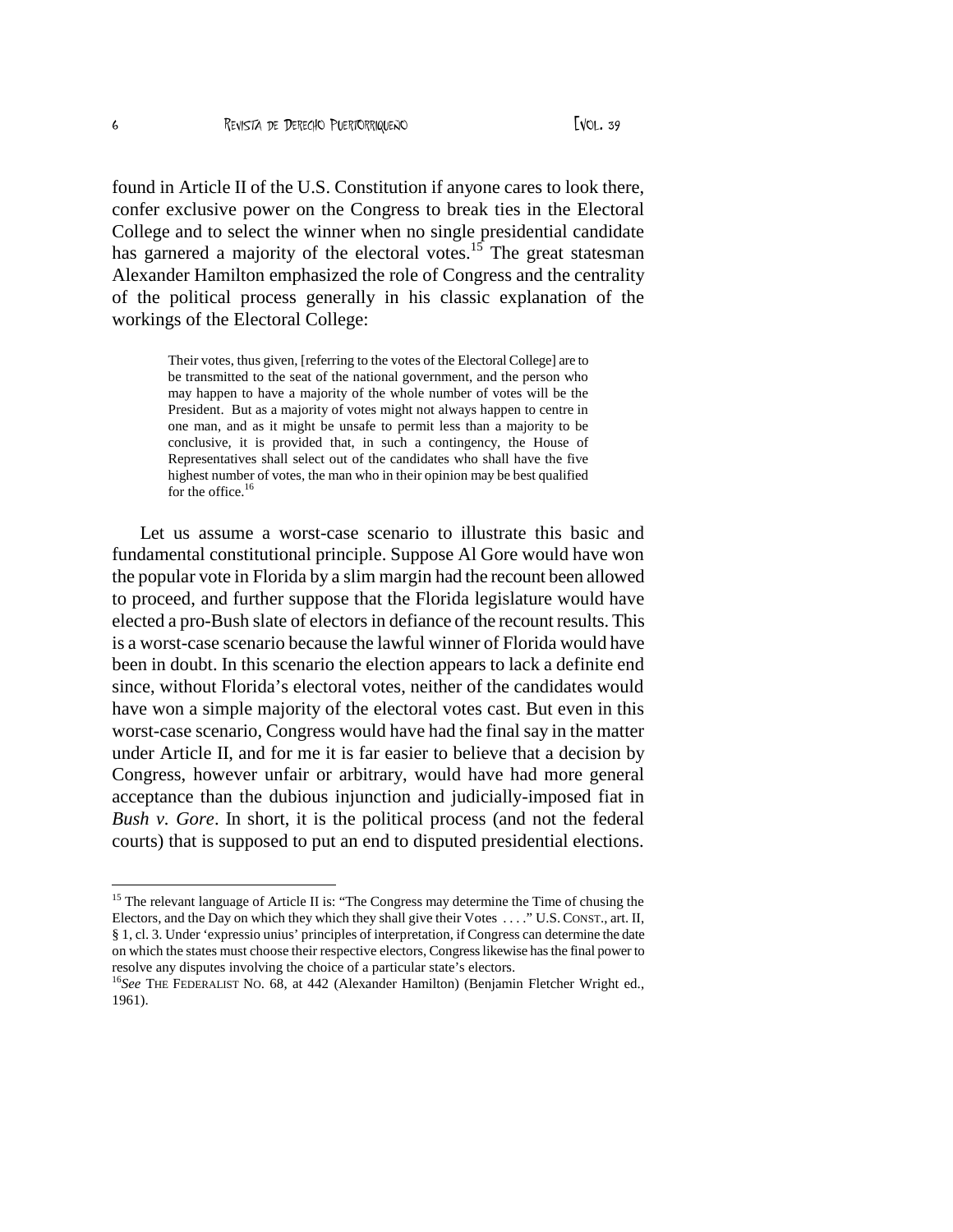The Supreme Court's grave sin, in my humble estimation, was to prevent the political process from running its natural course.<sup>17</sup>

Mr. Henderson went on to analyze the Supreme Court's equal protection analysis. Since this issue has received plenty of attention by many commentators, including the other panel members, and since Mr. Henderson's views on this issue were hardly original,  $^{18}$  I shall omit his discussion of this aspect of the case. Nevertheless, Mr. Henderson did us a great service. By taking a contrarian view, he challenged us to rethink our views on the merits of *Bush v. Gore*. In the final analysis, however, I strongly believe that Supreme Court was wrong to take this case in the first place. The Court should have waited until after the political process had played itself out.

## **B. César Vázquez Díaz**

Next to speak was César Vázquez Díaz. He began his remarks by providing an excellent history of the contested 1980 gubernatorial election in Puerto Rico (which helped put the recent U.S. presidential election into historical perspective for many young law students in the audience). But in my view, the rest of his presentation was not up to the occasion. For example, at one point he argued that the U.S. Supreme Court ruled in favor of George W. Bush simply because no less than seven of the nine Justices were appointed by Republican presidents.<sup>19</sup> Yet he did not bother to explain why two of the Republican-appointed Justices, the enigmatic David Souter and the venerable John Paul

<sup>&</sup>lt;sup>17</sup> Of course, Bush v. Gore is not the first time that a controversial decision by the Supreme Court has trumped the political process. The U.S. Reports abound with examples of questionable judicial intermeddling in the political process. *See, e.g.,* United States v. Nixon, 418 U.S. 904 (1974) (defining scope of executive privilege); Roe v. Wade, 410 U.S. 113 (1973); (striking down on due process grounds state-law restrictions on abortion); Lochner v. New York, 198 U.S. 45 (1905) (striking down on due process grounds state-law regulations of private economic activity); Dred Scott v. Sandford, 60 U.S. 393 (1857) (declaring the Missouri Compromise unconstitutional). The Nixon case is a particularly eggregious example of judicial intermeddling, for the Court speedily ruled against President Nixon's executive privilege claim *before* the full House of Representatives had the opportunity to vote on the articles of impeachment against President Nixon.

<sup>&</sup>lt;sup>18</sup> Mr. Henderson's comments on equal protection mirrored almost verbatim the Supreme Court's analysis in its per curiam opinion in Bush v. Gore, 121 S.Ct. at 529-33.

<sup>&</sup>lt;sup>19</sup> Mr. Vázquez Díaz, however, conveniently neglected to mention the fact that all seven members of the Florida Supreme Court were appointed by Democratic governors.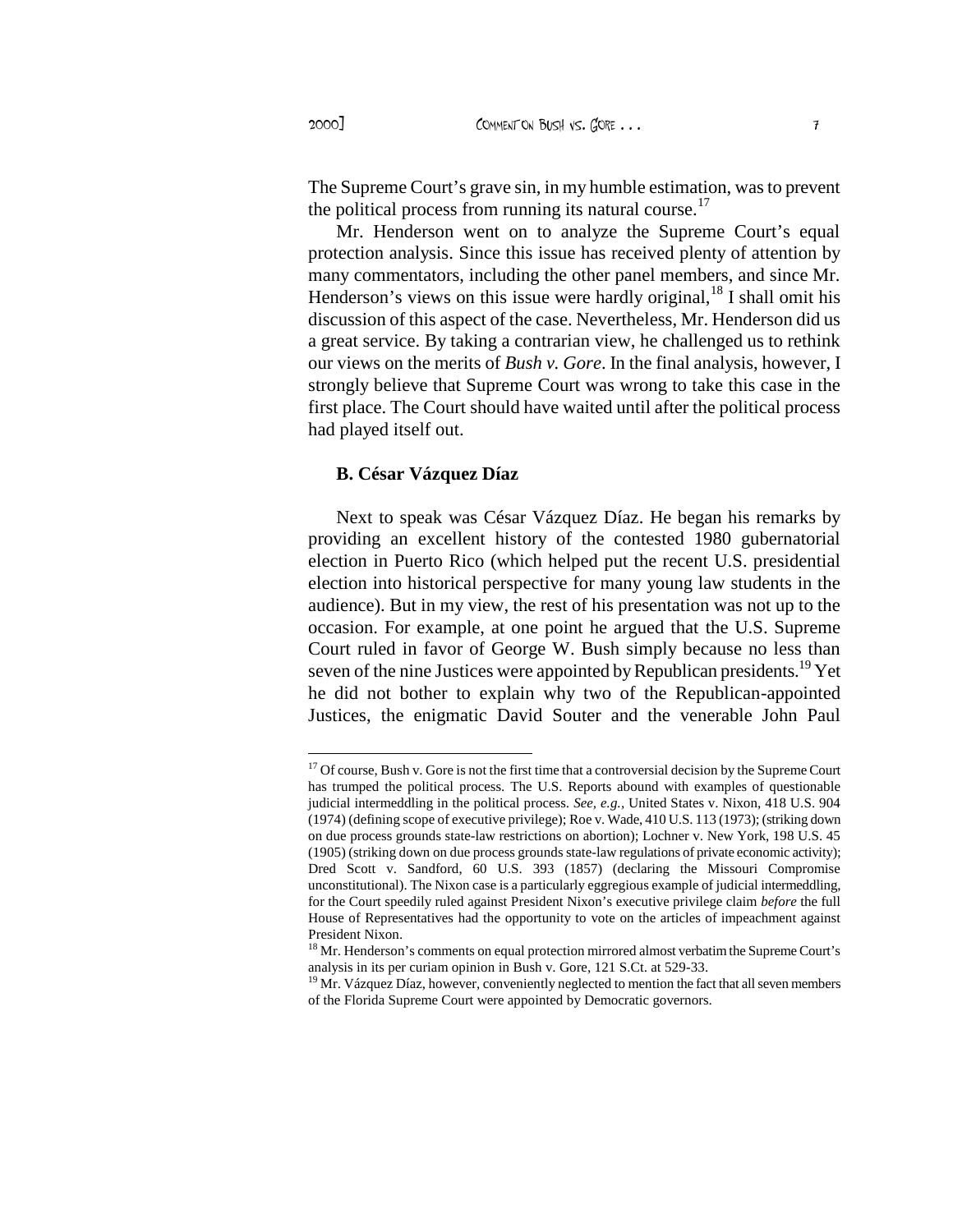Stevens, not only voted against the majority, but also wrote two of the most passionate and strongly-worded dissents in recent Supreme Court history.<sup>20</sup> In addition, Mr. Vázquez Díaz placed an undue amount of emphasis on the fact that Vice-President Al Gore won 500,000 more popular votes nation-wide than Governor George W. Bush.<sup>21</sup> The same, however, could be said of the 1996 World Series. The Atlanta Braves outscored the New York Yankees in the aggregate but still lost the series. So what? And could not the same type of argument be made in reverse on behalf of George W. Bush. After all, Mr. Bush won twice as many states as Mr. Gore but almost lost the election by the narrowest of margins.

The central theme of Mr. Vázquez Díaz's presentation was the superiority of Puerto Rico's centralized election system in which every single vote is counted by hand. So enamored was Mr. Vázquez Díaz of our local electoral system that he proposed nothing less than the complete and immediate abolition of the Electoral College and its replacement with a Puerto Rico-style popular-vote system.<sup>22</sup> Now, I do not take issue with Puerto Rico's electoral laws; on the contrary, I would proudly say that Puerto Rico could serve as a shining model for many small countries in the world. But to compare our tiny system, which only has to process a mere two million votes, with the vastness and myriad diversity of a polyglot nation such as the United States, where over one hundred million citizens voted in fifty states spanning four time zones, borders on the ludicrous.

In fairness to Mr. Vázquez Díaz, however, I am perfectly willing to concede that the Electoral College system is undemocratic and obsolete.<sup>23</sup> Nevertheless, I would reply that a good many devices found in various corners of the U.S. Constitution are just as archaic and undemocratic as the Electoral College is, if not more so. The unqualified presidential

 $^{20}$  Justice Stevens's dissent is at 121 S.Ct. at 539-42. Justice Souter's dissent follows at 121 S.Ct. at 542-46.

 $21$  As soon as Mr. Vázquez Díaz made this point, I jotted the following remark down in my notes: "so what if G. got more votes? those are the rules."

<sup>&</sup>lt;sup>22</sup> Mr. Vázquez Díaz proposed the adoption of a uniform voting system for federal elections, but I was sorely disappointed that no details were provided as to what such a system would look like in its particulars. Nor did Mr. Vázquez Díaz address the serious federalism questions involved in such a massive undertaking.

<sup>&</sup>lt;sup>23</sup> I still recall one of my college professors, Alan J. Wyner (who teaches politics at U.C. Santa Barbara), refer to the Electoral College system a "political dinosaur" in his lectures.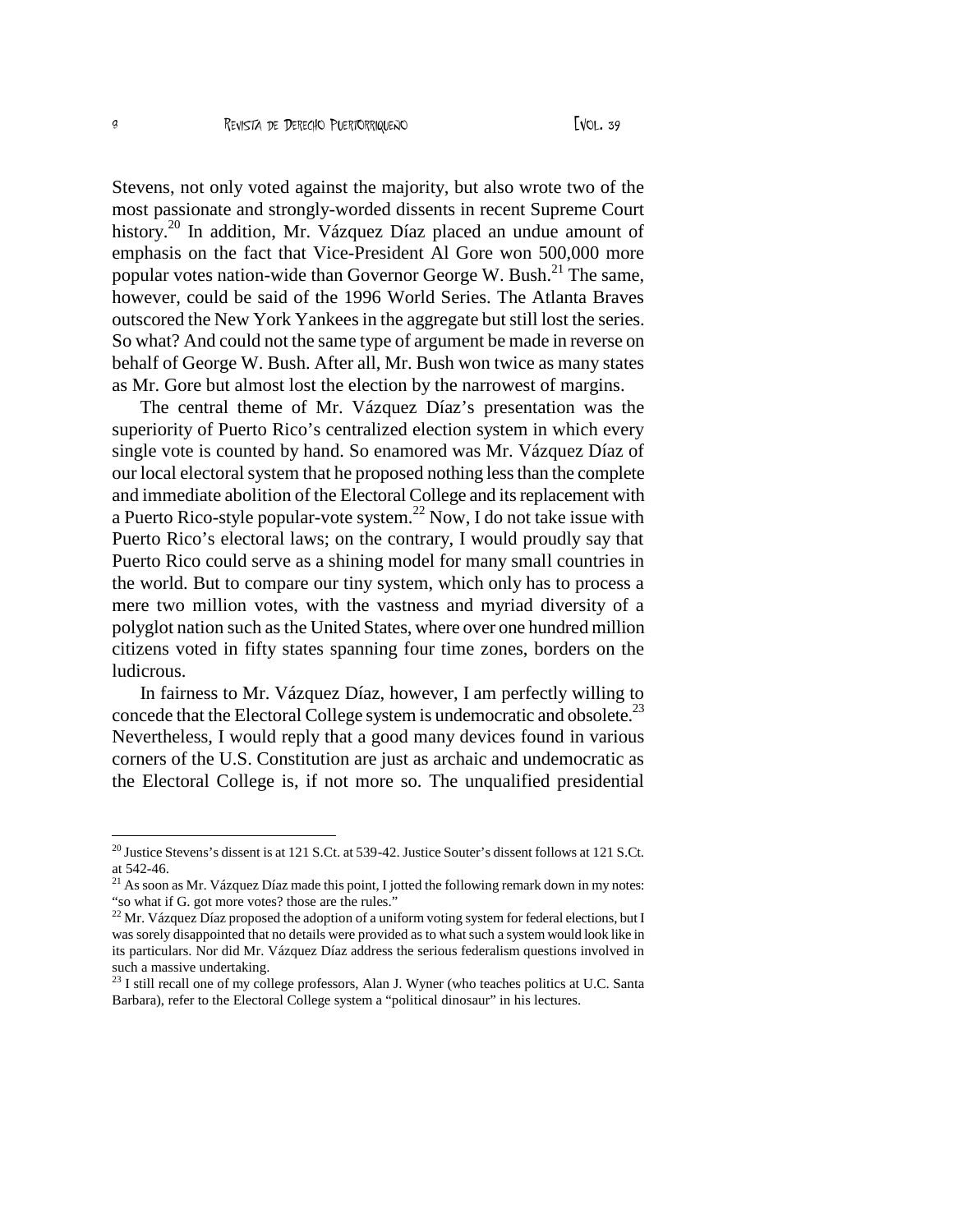pardon power,  $24$  the rigorous requirements for amending the Constitution, $25$  and the generous bestowal of life tenure on unelected federal judges<sup>26</sup> are just but a few examples. So I would ask: why single out the Electoral College? Why not do away with all of these inconvenient impediments to democracy? The answer, of course, is that the Electoral College system—like the equal-representation rule in the Senate—is a classic constitutional 'trade-off' designed to increase the clout of small states in the political process at the expense of the one man, one vote principle. $27$ 

To round out his remarks, Mr. Vázquez Díaz called for vigorous campaign-finance reform laws (again, without going into details) and urged the United States to test and adopt new voting technology to replace the detestable punch-card system. He also reiterated (as Professors Acevedo and Ortiz Alvarez would later do) that Puerto Rico's traditional system of paper-and-pencil ballots and manual counting is the most trustworthy ('*más confiable*') election system of all. But to all three gentlemen I would simply reply as follows. Why should the states and federal government be required to spend tens of millions of dollars in sophisticated voting technology if the old-fashioned pencil-and-paper system will do just fine?

### **C. Héctor Luis Acevedo**

Though I am in total and unequivocal disagreement with most of his conclusions, I found Héctor Luis Acevedo's presentation to be not only thought-provoking, but also full of passion and humanity. His ideas were cogently presented, his thoughts were well organized, and above all, his words were heartfelt. He was genuinely and sincerely shocked that Americans had by and large accepted the events in Florida with "a surprising lack of indignation."<sup>28</sup> At one point, he poignantly and rightly

<sup>24</sup> *See* U.S. CONST., art. II, § 2.

<sup>25</sup> *Id.* art. V.

 $^{26}$   $Id.$  art. III,  $\S$  1.

<sup>27</sup> There is an extensive literature on the topic of constitutional trade-offs. *See generally,* David A.J. Richards, FOUNDATIONS OF AMERICAN CONSTITUTIONALISM (1989). For his part, I imagine that Robert Henderson would say that the Electoral College framework is part of the original and informal 'Deal' in U.S. politics, in this case, the deal made between small and large states during the drafting and ratification of the U.S. Constitution.

 $28$  Professor Acevedo attributed this phrase ("a surprising lack of indignation") to a column by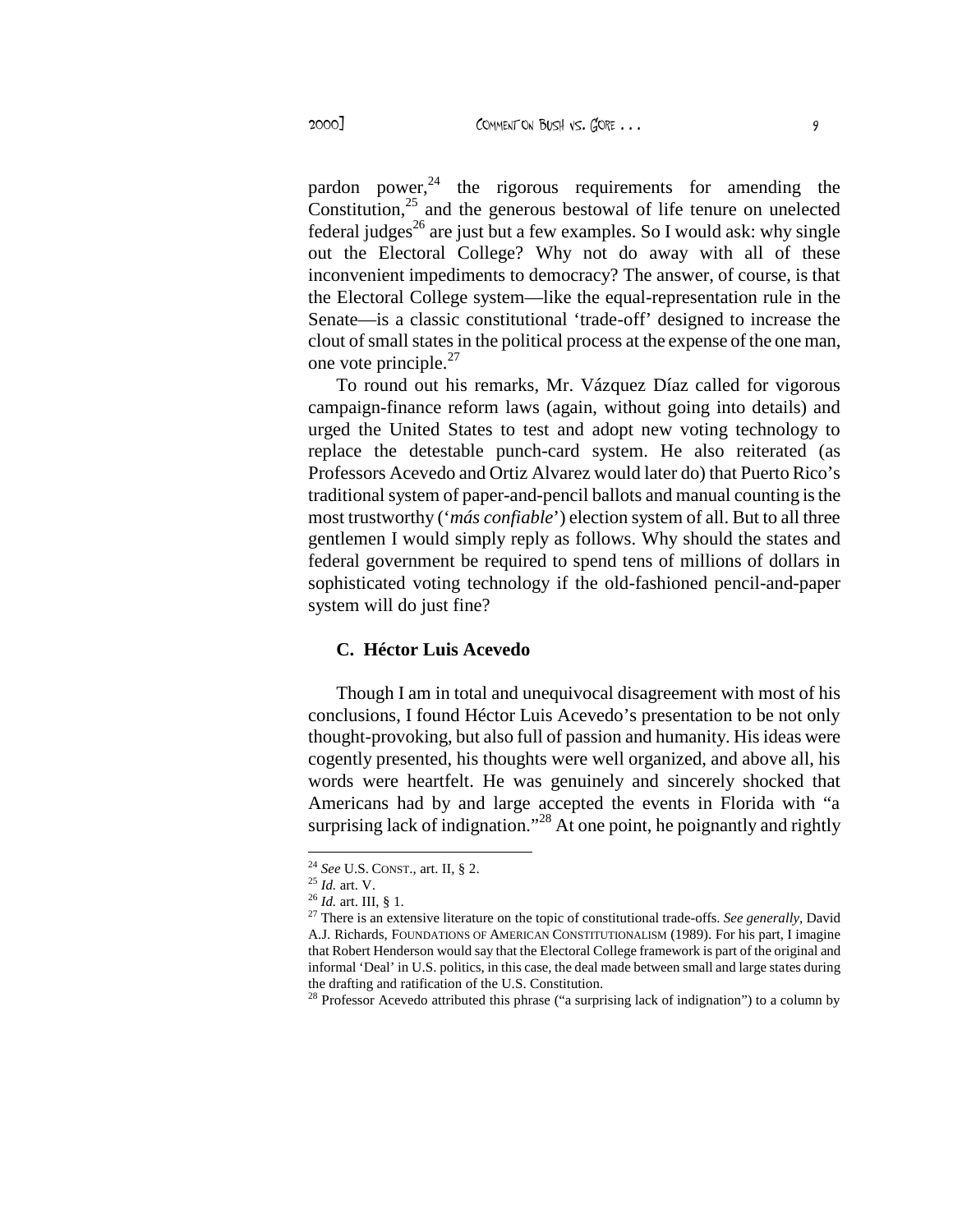noted the bitter irony of the whole affair. What would have happened, he asked if the sordid events of Florida had taken place in the Dominican Republic or Haiti or even Puerto Rico? The U.S. Marines have invaded our Caribbean neighbors for lesser forms of election irregularities in the past $2^9$  But after the debacle in Florida, how the United States retain its moral leadership in Latin America and around the world when the votes of so many American citizen mainly blacks. Hispanics, and the poor, were all but cast out by the highest court of the land?

I found Professor Acevedo €s passionate discourse to be refreshing and his analysis of Bush v. Goreto be insightful, though ultimately misguided. To him, the most outrageous, cunning, and morally offensive aspect of the Court€s per curiam opinion is its misplaced and selective reliance on equal protection. Professor Acevedo did not mince words. He called the majority€s use of the equal protection doctrine a cruel deception (•una burla€, in his words). He argued that the equal protection principles of the U.S. Constitution are, at thery least, supposed to protect those who need it the most: minority groups and the poor. But in his view, the result inBush v. Gordurns the ideal of equality on its head, for it uses equal protection principles to disenfranchise the very people is in the to protect.<sup>30</sup> Professor Acevedo also noted that equal protection principles should apply not just to the recount process but also to the actual election process itself. Recounts must no doubt satisfy certain minimum equal protection standards, haid, but so must the electoral event in the first place. Everyone who votes must have the assurance that his vote will eventually be counted. How, then, could a majority of the Court stop the

historian Arthur Schlesinger, SBeef It's a Mess, But We've Been Through It Before, Nov. 20, 2000, at 46 (this concise article is also available on the Internet at [<http://www.time.com/time/nation/article](http://www.time.com/time/nation/article/1)/1,8599,87749,00.html>). Though Professor Acevedo€s point is well taken, he in fact took Schlesinger€s words totally out of context. Sthesinger spoke of the populace€s lack of indignation, he was not referring to the events in Florida but rather to the Compromise of 1877. Schlesinger himself displayed a complete lack of indignation over the results of the 2000 presidential election Republic has faced succession crises before  $\dots$ . There is no need to get too excited over this  $\phi$ .

 $29$  As a logical matter, I might add, the reverse would also be true. If U.S. military intervention in Latin America is justified in certain siations, such as election controversies, one could argue that the Marines (or would it be the National Guard?) should have been sent into Florida to restore the legitimacy of the Floridian electoral process.

 $30$  Professor Akhil Amar of Yale Law School alstade this point last December in an articulate op-ed piece published in the Los Angeles TimeseAkhil Reed Amar, f Should We Trust the Judges?, L.A. TIMES, Dec. 17, 2000 (Metro section).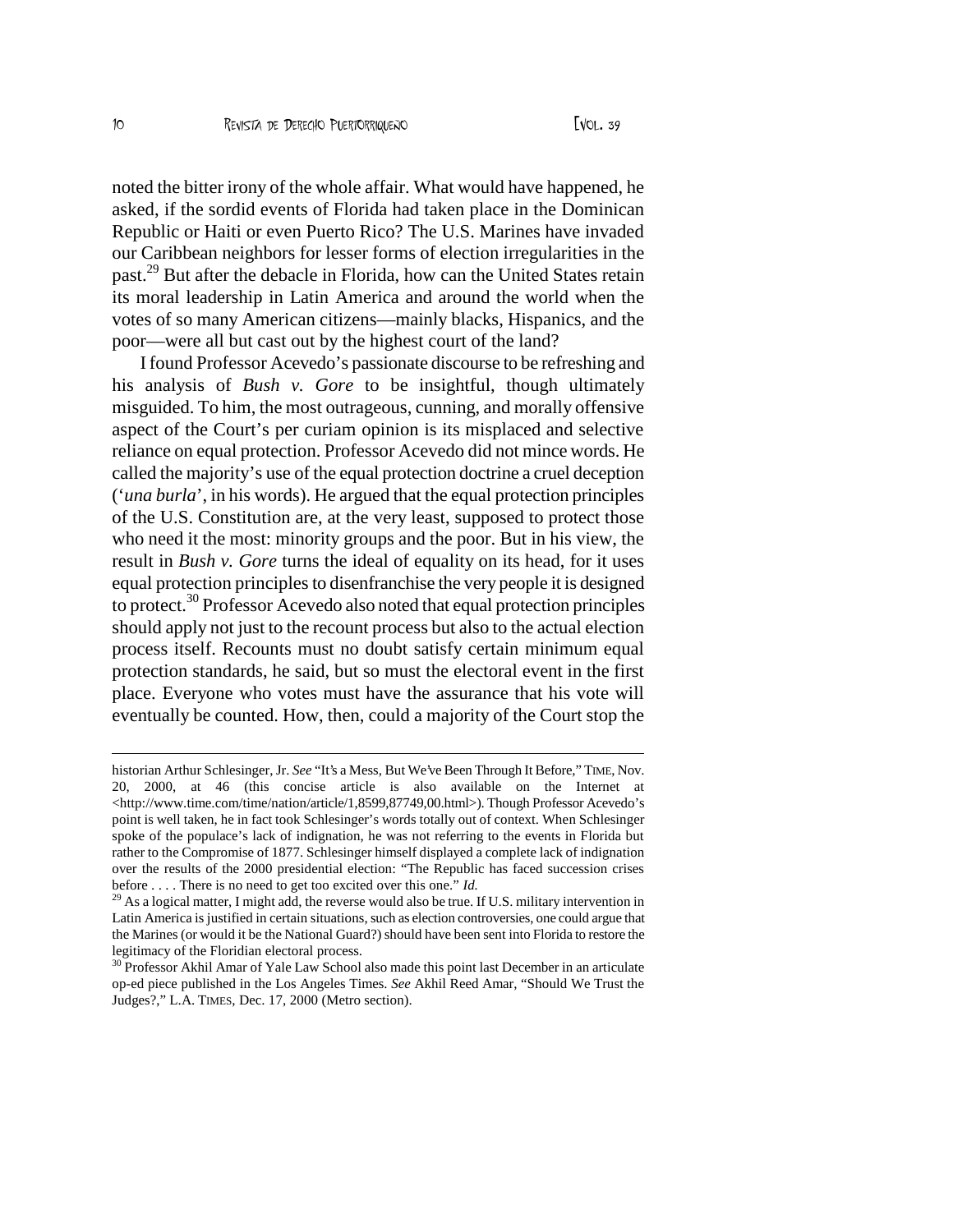statewide recount on equal protection grounds while at the same time ignore the lack of equality on election day, since it was predominantly minority and poor districts in Florida that used the unreliable punch-card system? As Professor Acevedo put it, to avoid a lesser evil (the risk of recount teams using different and unequal standards in the recount stage) the majority of the Court was willing to tolerate a greater evil (allowing the votes of many persons to go uncounted altogether).

Furthermore, Professor Acevedo noted that the equal protection doctrine was not germane to the facts of the Florida recount by any measure. What does the Supreme Court mean by equal protection, he asked, in a state such as Florida where each county has its own ballot and election procedures? How may a judge, in the name of equality, call for the application of identical standards to different counties in these unique circumstances? "*<i>;* De qué estamos hablando?," he asked.<sup>31</sup> As he saw it, the Supreme Court's reliance on equal protection principles to ratify its shabby result was nothing less than a horrendous defilement of the noble ideal of equality.<sup>32</sup> These are legitimate and fair concerns, but there was one critical question that Professor Acevedo did not even raise, let alone try to answer: why did the Florida Supreme Court extend the election deadlines in the first place? On what authority? Perhaps the U.S. Supreme Court's equal protection analysis was flawed, but so was the Florida Supreme Court's as well. After a generation of judicial activism that has produced such questionable decisions as Roe v. Wade,  $33$  perhaps the judicial activists are now getting a small taste of their own medicine.

In the course of lamenting the Supreme Court's supposed mishandling of the equal protection doctrine, Professor Acevedo also touched upon a critical policy concern, which I should like to discuss at

<sup>&</sup>lt;sup>31</sup> Literally, this phrase means: "What are we talking about?"

<sup>&</sup>lt;sup>32</sup> Of course, this argument assumes that the notion of equality has an objective and readilyascertainable meaning. Yet it has been persuasively argued that the equality principle—the notion that people who are alike should be treated alike—is circular, for this principle by itself does not tell us how to determine whether persons are alike or not in any given situation. *See, e.g.,* Peter Westen, "The Empty Idea of Equality," 95 HARV. L.REV. 537, 543-48 (1982). Professor Westen has even gone as far as to say that the concept of equality is "a simple tautology" and "an empty vessel with no substantive moral content of its own." *Id.* at 547.

<sup>&</sup>lt;sup>33</sup> 410 U.S. 113 (1973). In my view, Roe is the worst miscarriage of justice in the history of the Supreme Court, for I shall never accept the principle that unborn children can be killed at will. As of this writing, the House of Representatives approved the Unborn Victims of Violence Act. *See* H.R. 503, 107th Cong., 1st Sess. (2001). I do hope that this is the first step in Roe's eventual demise.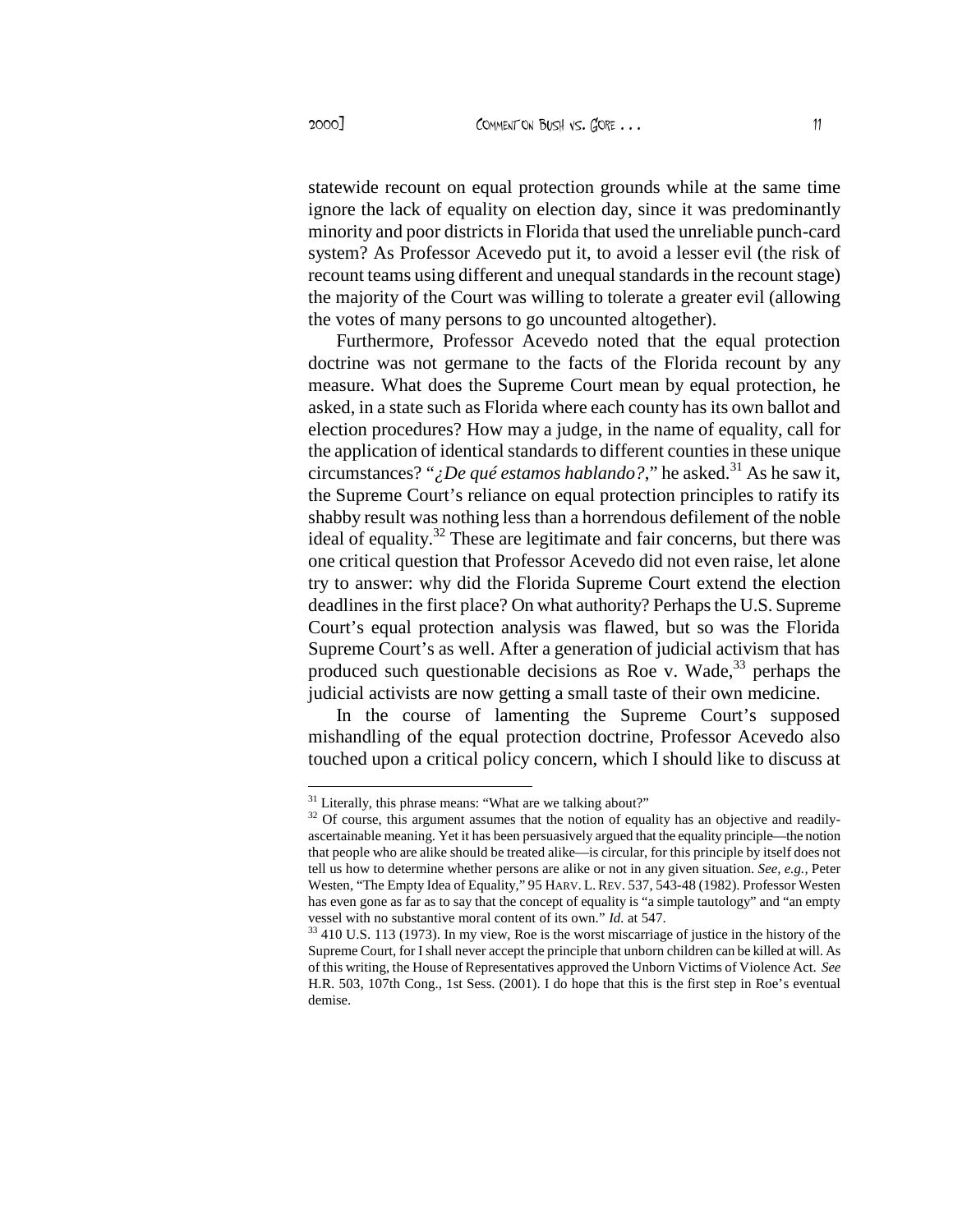length. He maintained that new voting technology often works to the direct disadvantage of minorities and the poor. The more sophisticated and complex the manner of voting is, he said, the more minorities an poor are at risk of casting defective ballots, for they are the ones who are most likely to make mistakes when using new voting technology ' whether punchcard systems, optical scanning systems, or newer ATM style voting machine<sup>34</sup>. In an effort to acleve electoral efficiency, he pleaded, many states have lost sight of the basic purpose of holding an election in the first place: to count every single vote cast. After all, what is the point of holding a free and fair election, he asked, if some of the voters are unable to vote correctly? His main point, then, was that ballots should be as simple and  $\cdot$ ustriendly  $\epsilon$  as possible, and on this note, he extolled the simple papend-pencil ballot used in Puerto Rico.

To his credit, Professor Acevedo did not ti argue this point in the abstract (as some professors are wont to do); he supported his assertions with some empirical evidence. In Puerto Rico, for example, where voters employ a simple and easo-use penciland-paper ballot, only a miniscule percentae (0.43% on average) of all ballots cast is found invalid.<sup>35</sup> In the United States, by comparison, more than twice as many votes 1.43% of all ballots cast are found invalid in those jurisdictions using the •optical scanning  $\epsilon$  process, which is considered the most advanced voting technologies today. The infamous puant, however, is by far the most problematic ballot. In those U.S. jurisdictions using the

<sup>34</sup> Some empirical evidence tends to support Professor Acevedo€s argument. For example, the Caltech/MIT Voting Project recently issued a study on voting behavior in electoral precincts with large concentrations of minority voters. The ultes of this study apparently showed that new forms of voting technology such as optical scanning were fjust as bad,, (in terms of defective ballots) as punchard voting systems. This preliminary study is on file with the author and is also available online at [<http://www.vote.caltech.edu/Reports/report1](http://www.vote.caltech.edu/Reports/report1.pdf).pdf>. Similarly, the Secretary of State of Georgia, Cathy Cox, recently testified before a U.S. Senate committee studying election reforms that precincts in Georgia with the largest minority populatiodsahagher rate of uncounted votes regardless of the type of voting technology **GREE** Testimony of the Honorable Cathy Cox, Georgia Secretary of State, submitted to the U.S. Senate Committee on Commerce, Science and Transportation on March 7, 2001. mplete text of Ms. Cox€s testimony before the Senate is available online [at <http://www.sos.state](http://www.sos.state.ga.us/).ga.us/ pressrel/testimony.pdf>.

<sup>&</sup>lt;sup>35</sup> Interestingly, Professor Acevedo noted that only 2% of all electoral precincts in the United States use the traditional poleand-paper ballot. This figure was also cited Time, Nov. 27, 2000, at 55. Perhaps the main reason why pape pencil ballots are so rarely used in stateside elections is the panoply of logistical problems surrounding the hand counting of suth ballo supranotes 3739 and accompanying text.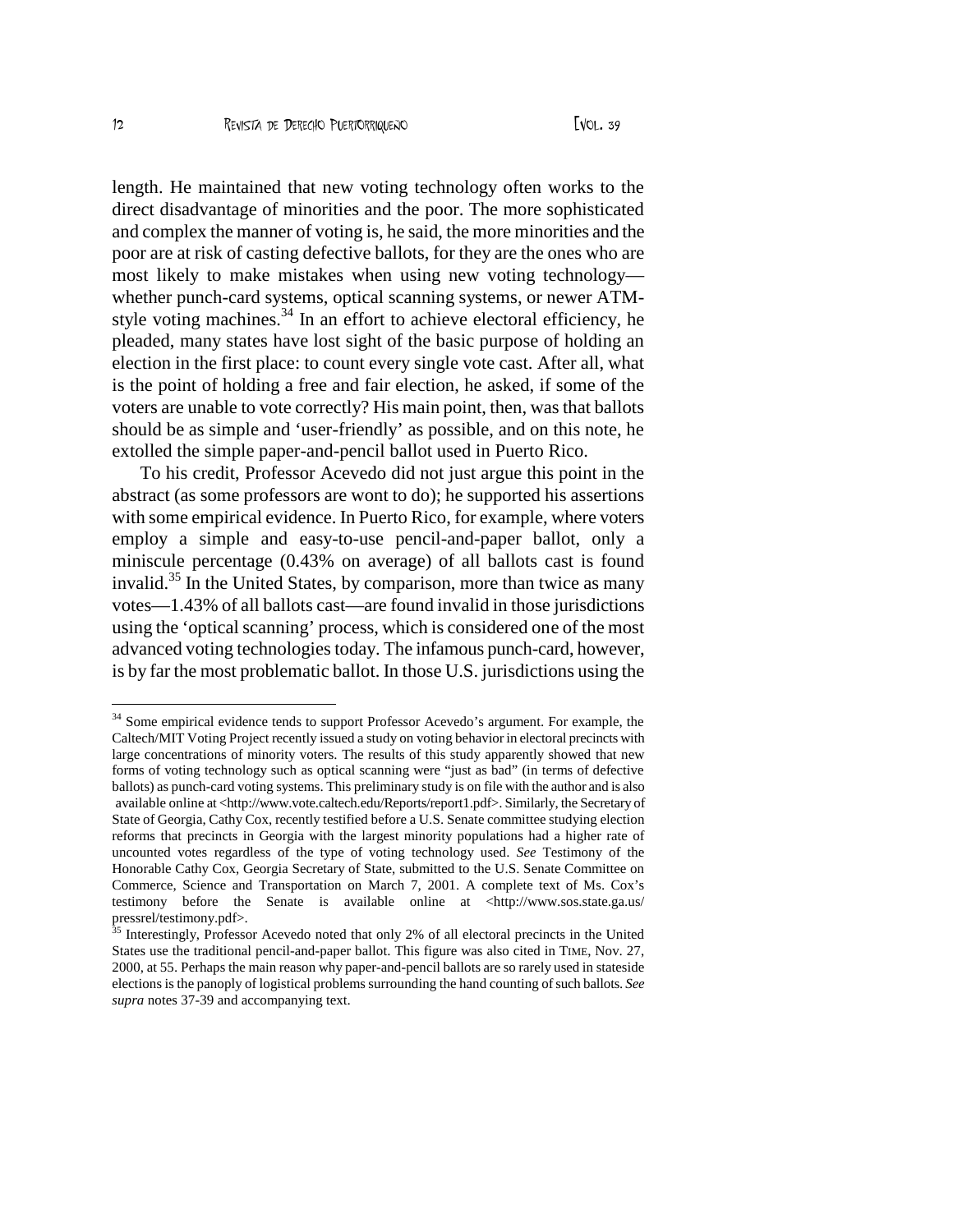punch-card system, the percentage of invalid ballots is a whopping  $3.9\%$ <sup>36</sup> That is, more than twice as many punch-card ballots are found defective than optical scanning ballots. If true, this is an extraordinary figure. As Professor Acevedo eloquently and passionately argued, something has gone horribly wrong when a large number of ballots go uncounted due to human error.

Professor Acevedo drew a startling (and I think, unfounded) conclusion out of these voting statistics: that there is a built-in bias against minorities and the poor in jurisdictions using punch-cards and other complex types of ballots. According to him, it is the poor, the downtrodden, and the disadvantaged who are most likely to be confused and miss-mark their ballots, because punch-card and optical-scanning ballots are simply too hard for persons with little formal education to use. There are no symbols next to the names of the candidates, and oftentimes the voting procedure is not entirely obvious even to a sophisticated voter. For Professor Acevedo this situation is fundamentally wrong and intolerable.

Here is where I part company with Professor Acevedo in the strongest possible terms. Though his policy arguments were plausible, at the end of the day he failed to persuade me that new voting technologies are inherently suspect, or conversely that paper-and-pencil ballots are inherently superior. He painted too bleak a picture and failed to address a number of subtleties. I do agree in principle with Professor Acevedo that voting should be made as simple as possible and that Puerto Rico's simple paper ballot is superior to punch-cards and optical scanning ballots in many respects. But Professor Acevedo, I believe, lost sight of the fact that paper-and-pencil ballots are not error-free.<sup>37</sup> Like most things in life, there are significant trade-offs involved in any system of voting, and the proper balancing of these trade-offs is not entirely obvious.<sup>38</sup> I accept the proposition that paper-and-pencil ballots may reduce the

<sup>&</sup>lt;sup>36</sup> These statistics on optical scanning ballots and punch-cards were also cited in Justice John Paul Stevens's dissent in Bush v. Gore, 121 S.Ct. at 541 n. 4.

<sup>&</sup>lt;sup>37</sup> For example, paper-and-pencil ballots are easier to forge and tamper with than other types of specialized ballots. Also, the mark made by a standard No. 2 pencil can easily be erased.

<sup>38</sup> Though the notion of trade-offs comes from the economic literature (where it is often referred to as 'opportunity costs'), this concept has many useful applications in law. I am greatly indebted to scholars such as Guido Calabresi and Robert C. Ellickson for getting me interested in the economic approach to law.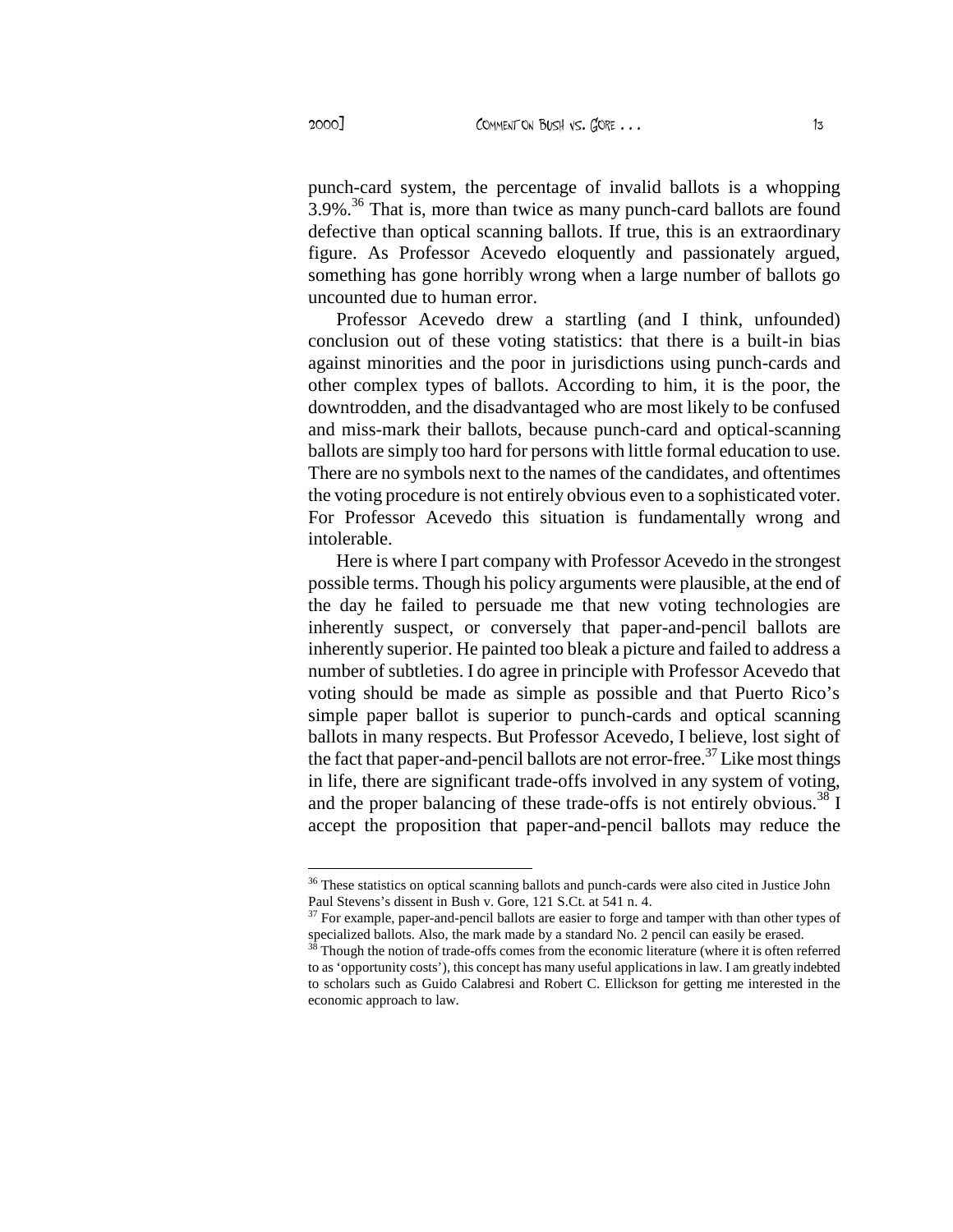possibility of voter error at the moment when the voter casts his vote. But at the same time, this type of ballot involves a greater increase in the possibility of human error by poll workers at the moment when the votes are actually counted. For poll workers are under a severe amount of pressure to count thousands of ballots in a short period of time. The Puerto Rico electoral system provides a perfect example of this point. Yes, voter error in Puerto Rico is a mere 0.43%, but this figure does not take into account the extent of unavoidable errors by poll workers, who must count thousands of paper ballots by hand in a short period of time. In Puerto Rico, the polls close at three o'clock in the afternoon. By fourthirty, some precincts are already reporting results. It is hard to believe that a quick hand-count of thousands of paper ballots by a group of untrained volunteers is not fraught with errors and mistakes in computation. In short, poll workers are likely to add up the ballots wrong when paper ballots are counted by hand under the severe time pressure of an election.<sup>39</sup>

Aside from the question of trade-offs, Professor Acevedo (and Mr. Vázquez Díaz, for that matter) also failed to address the serious logistical problems of using paper-and-pencil ballots outside of Puerto Rico.<sup>40</sup> In Puerto Rico elections, voters elect a limited number of office holders governor, resident commissioner, town mayor, municipal assemblymen, and legislators. Three simple ballots suffice for this purpose. But the use of paper-and-pencil ballots in stateside elections could present serious logistical problems. In a presidential election year, stateside voters typically have many more candidates and issues to choose from. They must not only elect the president, members of Congress, and one-third of the Senate; they must also fill myriad state and local offices and decide a considerable number of referenda questions. That is why stateside election ballots are often very lengthy in a presidential election year. Imagine if these ballots were in the paper-and-pencil format and thus had to be counted by hand. It is hard to imagine, for the time and resources required to count millions of such monster ballots by hand would require a gargantuan effort indeed.

<sup>&</sup>lt;sup>39</sup> Another related point is that hand counting does not eliminate the possibility of stolen or stuffed ballots or other election irregularities. The contested 1980 election in Puerto Rico provides an excellent demonstration of this point.

<sup>&</sup>lt;sup>40</sup> I thank my assistant Mario Torres for bringing this point to my attention.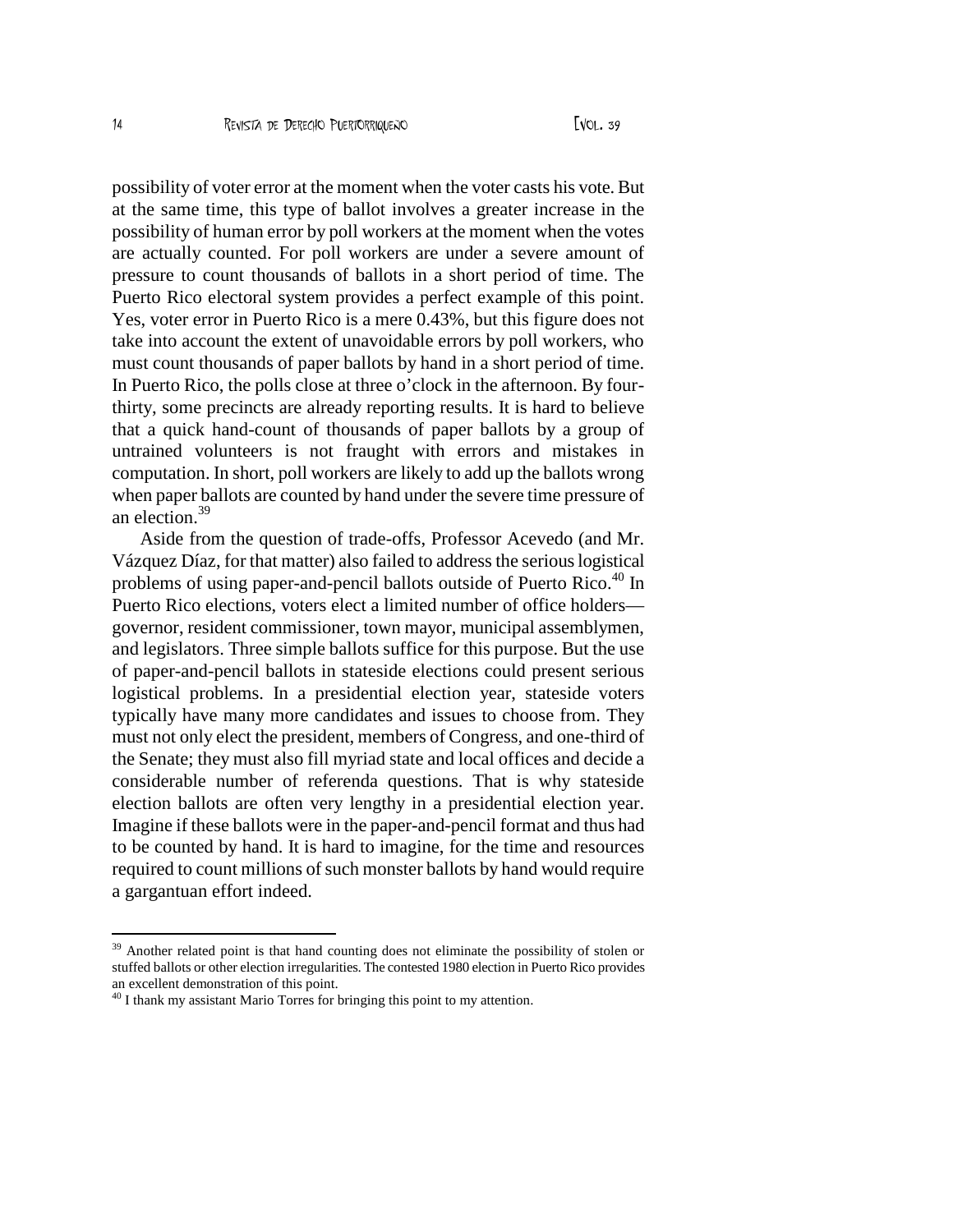Neither did Professor Acevedo address the possibility that a significant number of voters actually leave their votes blank on purpose as a form of protest. According to one report, blank votes comprise 2% of the votes in U.S. presidential elections, which is far more than the difference that separated Al Gore from George W. Bush in the popular vote.<sup>41</sup> The Gore-Bush election itself provides a textbook illustration of why some voters might intentionally choose to leave their presidential vote blank. As the Green Party candidate Ralph Nader noted in his campaign speeches, the positions of the two major party candidates were remarkably similar on a variety of major issues of the day.<sup>42</sup> For example, both Mssrs. Gore and Bush supported the United States' membership in the international World Trade Organization and the deployment of American soldiers in Kosovo.<sup>43</sup> Given this unappealing 'choice' between two lackluster candidates, one can begin to understand why a rational voter might not vote at all or choose to leave his vote blank.

My most serious disagreement with Professor Acevedo, however, has to do with his assumptions regarding the lack of intelligence of the average minority voter. His arguments ultimately rest on the hidden and totally offensive assumption that minorities and the poor are basically too stupid to follow instructions and vote properly, and I for one am simply unable to accept this position. Though I agree in principle that voting should be made as simple as possible to reduce the incidence of defective ballots, I do not think that punch-card and optical scanning systems are so inherently difficult that minorities and poor people somehow lack the intelligence to use these systems correctly. It is true that 3.9% of punchcard ballots are found invalid due to voter error, but there is no nationwide evidence to suggest that minorities and the poor are the primary victims of punch-card errors. Indeed, if the media reports out of West

<sup>41</sup> *See, e.g.,* "Remember Recount, and Weep," THE ECONOMIST, Apr. 28, 2001, at 33; Robert Tanner, "Studies Confuse Search for Better Voting Machines," Associated Press Newswire, reprinted in THE SAN JUAN STAR, Mar. 19, 2001, at 17.

 $42$ <sup>12</sup> In one memorable phrase, Nader described the choice between Bush and Gore as the choice between Tweedle-Dee and Tweedle-Dum.

<sup>&</sup>lt;sup>43</sup> I should also note that the Kosovo campaign raises an interesting and, unfortunately, recurring constitutional law issue. Though American military forces were used in NATO's air campaign against the former Yugoslavia, at no point did Congress even bother to declare war against the Belgrade Government. Either NATO's military actions did not constitute a 'war' in the ordinary sense of the word, or the President violated Congress's exclusive power to declare war when he unilaterally ordered the air strikes.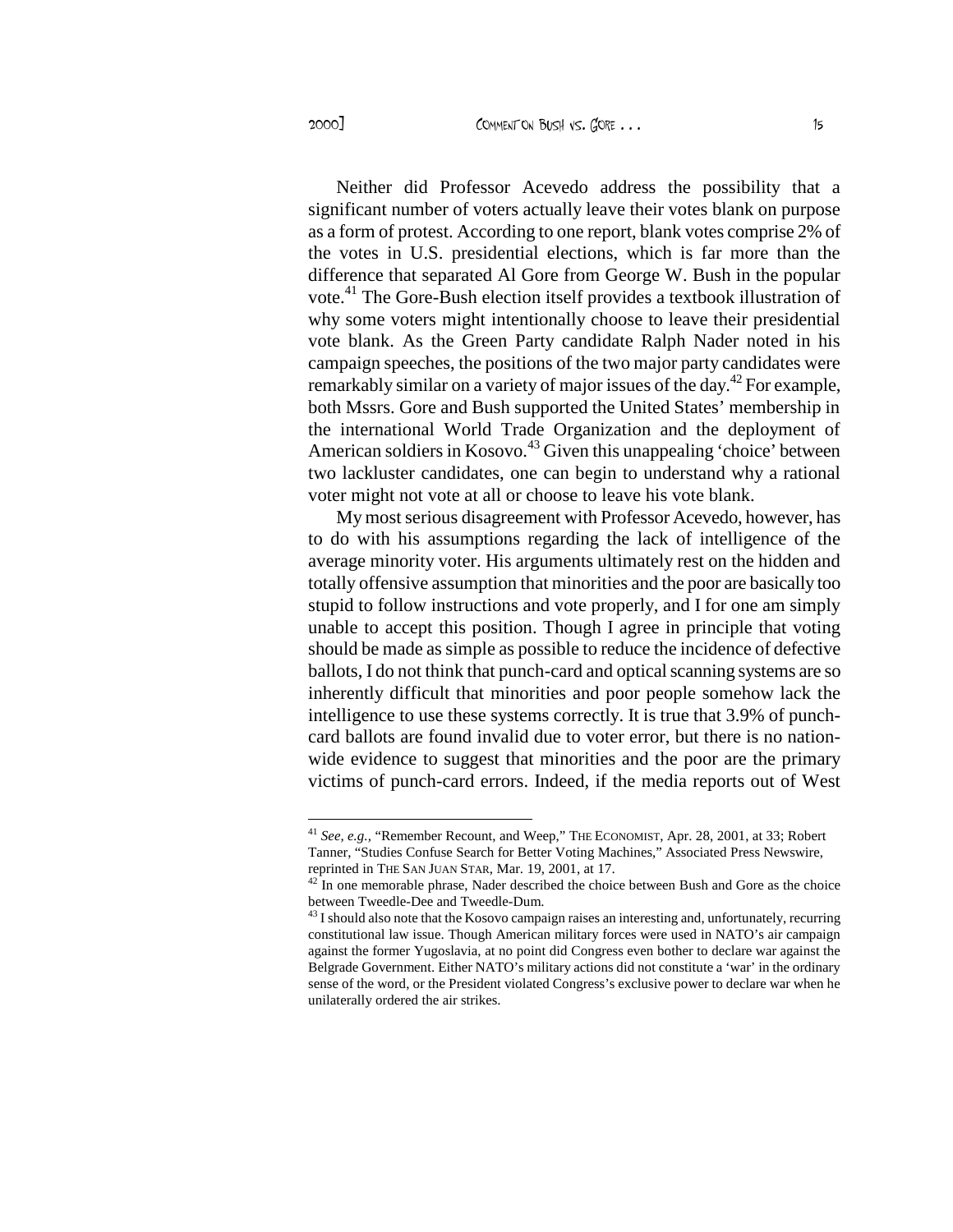Palm Beach in the days immediately after the 2000 election are any indication, it was wealthy and middle-income voters, mostly Jewish retirees, who marked their punch-card ballots incorrectly by voting for Patrick J. Buchanan instead of Al Gore.

The statistics cited by Professor Acevedo do not impress me.<sup>44</sup> The totality of the empirical evidence is ambiguous. If anything, the initial findings of the post-recount audit commissioned by the Miami Herald and others refute Professor Acevedo's assertions (at least as far as punchcards, the most dubious of ballots, are concerned).<sup>45</sup> While it is true that the total number of problem ballots was far higher in Florida counties using punch-card voting systems, the fact is that in all punch-card counties as a whole more Bush voters made mistakes when voting for their candidate than Gore voters did:

> Contrary to popular belief, mismarks for Gore were less than mismarks for Bush in punch-card counties. Marks of some type were found in the Bush position on one ballot for every 172 valid Bush punch-card votes; marks in the Gore position were found on one ballot for every 181 valid Gore punchcard votes.<sup>46</sup>

This is smoking-gun evidence. Unless we are to believe that minorities voted in equal numbers for Bush and Gore, which they did not, the findings of the Florida auditors appear to refute Professor Acevedo's assumptions about minority voters being more likely than other voters to cast defective ballots.

To sum up, the main reason why I ultimately disagree with Professor Acevedo's critique is that I do not think that the Constitution requires voting to be made so simple that even a fourth-grader could vote. Voting is one of highest civic duties of citizenship. $47$  This civic duty implies a tremendous responsibility on the part of the citizen, and I do not think that it is too much to ask of voters to learn how to vote properly and to exercise due care in the voting booth.

<sup>&</sup>lt;sup>44</sup> As Mark Twain is reported to have said: "There are lies, damned lies, and statistics."

<sup>45</sup> *See* Merzer, *supra* note 2.

<sup>46</sup> *Id.*

<sup>&</sup>lt;sup>47</sup> As Professor Amar notes in his excellent history of the U.S. Bill of Rights, the right to vote was historically considered by American jurists as one of the four core political rights of citizenship, along with the rights to hold office, sit on juries and serve in militias. Akhil R. Amar, THE BILL OF RIGHTS: CREATION AND RECONSTRUCTION 258-61, 271-74 (1998).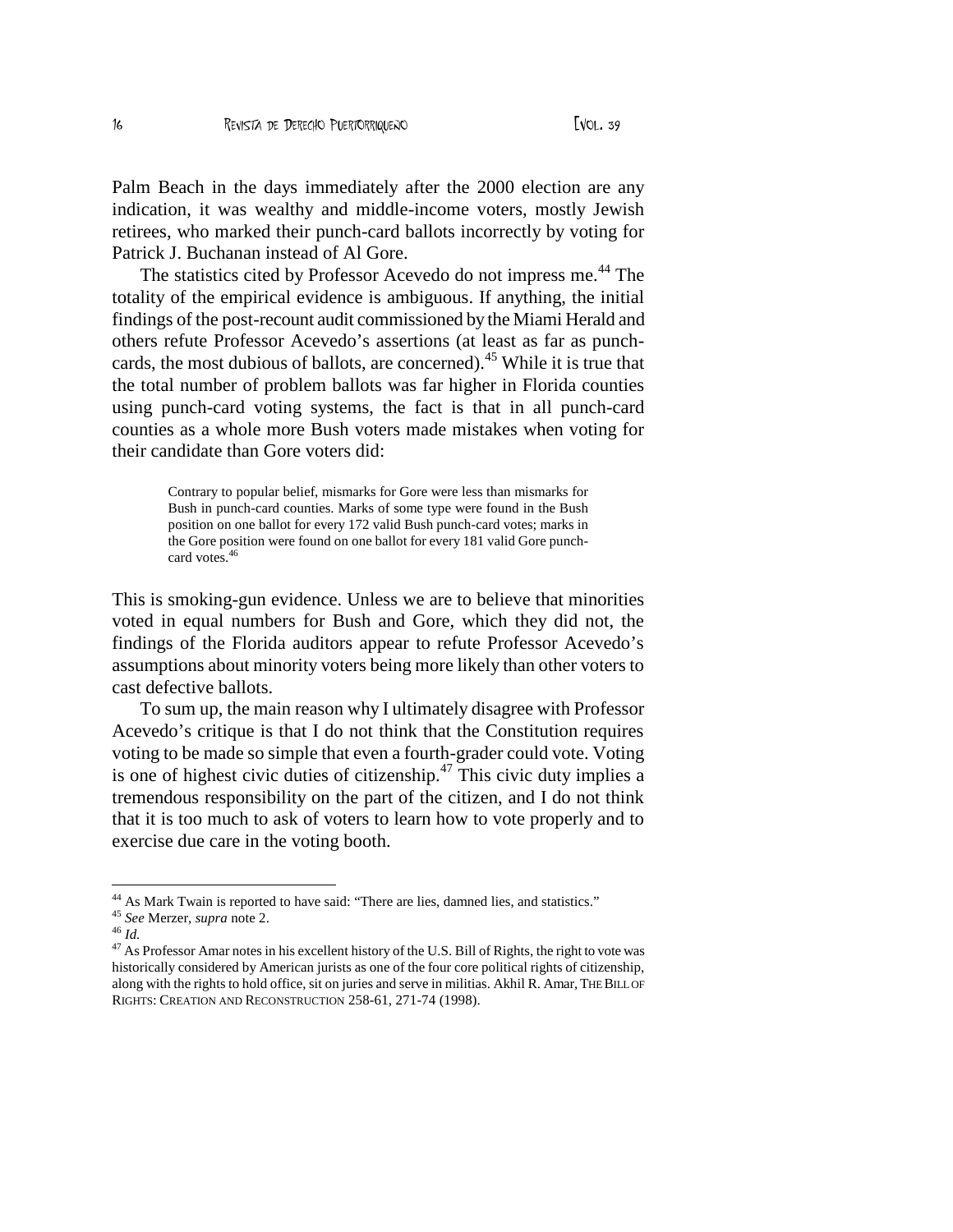#### **D. Professor Ortiz Alvarez**

I have a profound respect for Professor Ortiz Alvarez, who I consider one of our faculty's best law professors, but I must take issue with one of the statements he made during the conference, and I want to do this up front. In the course of his presentation, Professor Ortiz Alvarez commented on the viability of allowing Puerto Rican residents to vote in U.S. presidential elections. To my utter shock and dismay, Professor Ortiz Alvarez casually said that such an aspiration was sheer "lunacy" (*locura*) and an utter "*disparate*." The word *disparate* is hard to translate, but like the word *locura*, it refers more or less to something that is foolish or senseless or just plain crazy. A softer, less offensive translation might be the word quixotic. On a literal level, I concede that his analysis was perfectly sound. Under the current, muddled state of Puerto Rico-federal relations, Puerto Ricans who live on the Island may not vote in U.S. presidential elections.<sup>48</sup> Professor Ortiz Alvarez correctly noted a constitutional amendment was required to enfranchise U.S. citizens living in the District of Columbia.<sup>49</sup> He also noted that under Article II of the U.S. Constitution, the right to appoint electors (who, in turn, elect the president and vice-president) is a 'state right' and not a right of individuals. This is precisely the holding of the First Circuit in the recent case of Igartúa de la Rosa v. U.S.<sup>50</sup> This comment is not the time nor place to discuss the intricate details of this very interesting federal litigation,  $51$  but I do wish to comment on Professor Ortiz Alvarez's unfair remarks on the presidential vote issue.

This anomalous situation is due to two factors: Puerto Rico's 'unique' Commonwealth status and the federal Uniformed and Overseas Citizens Absentee Voting Act, 24 U.S.C. §§ 1973dd to 1973dd-6 (1987). Under the Commonwealth status, Puerto Rico's sole elected representative to the federal government is the Resident Commissioner. *See* 48 U.S.C. § 891 (1987). The Resident Commissioner sits in the U.S. House of Representatives but has no voting rights. Under the above-referenced Voting Act, U.S. citizens residing on foreign soil may vote in federal elections as absentee voters of their last state of residence. A U.S. citizen who moves to Puerto Rico, however, loses by default his right to vote in federal elections.

<sup>49</sup> *See* U.S. CONST., amend. XXIII (1961).

<sup>50</sup> 229 F.3d 80 (1st Cir. 2000) (per curiam). This interesting case may still have some life in it. As of this writing, a petition for certiorari is pending before the U.S. Supreme Court.

<sup>&</sup>lt;sup>51</sup> I am in the process of writing a separate article on the Igartúa case.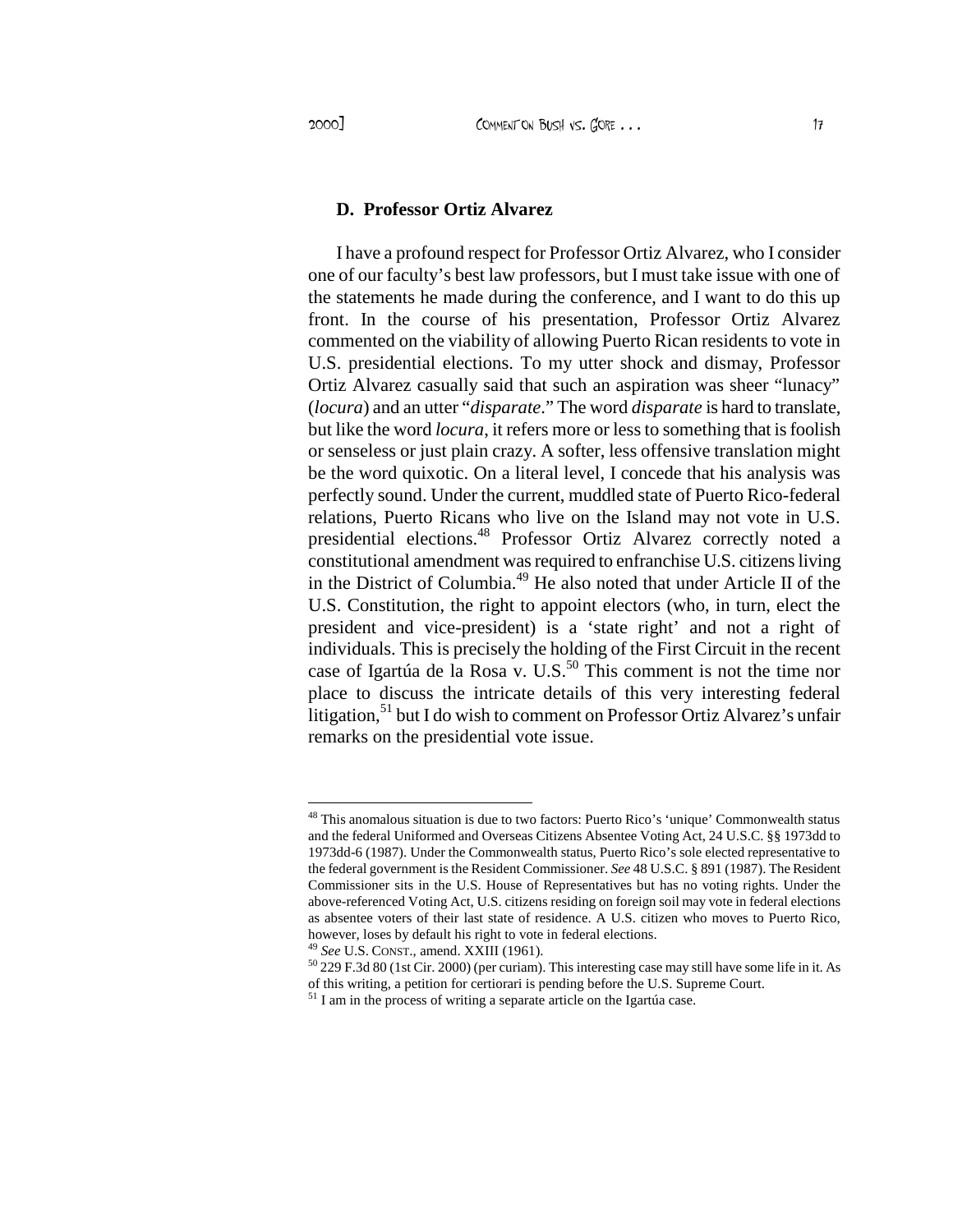First of all, regardless of the political or legal merits of this complicated issue, I think that it is entirely right and fair to say that the desire of a good many Island residents to vote in U.S. presidential elections is a legitimate aspiration.<sup>52</sup> After all, all persons born in Puerto Rico are U.S. citizens by law,<sup>53</sup> and many Puerto Ricans have answered the call of duty and have served in the U.S. Armed Forces in times of war and peace with great distinction. Yet to call this aspiration—a legitimate aspiration held by more than half of all Puerto Ricans—a *disparate* and a *locura* betrayed a great lack of sensitivity and a shabby double-standard. I am compelled to cry out and explain why. But first, a simple analogy is in order. A small and diminishing cadre of Puerto Ricans still believe in independence. For this group of hard-core partisans, the ideal of independence is a moral question of the highest significance. To call such an ideal a *disparate*, no matter how unrealistic or quixotic the ideal of independence is, would rightly be taken as a great offense by any goodfaith supporter of the independence cause. Likewise, the arguments in favor of the presidential vote in Puerto Rico, though unsound under a literal reading of Article II and no doubt quixotic, are also undeserving of the *disparate* label. I would like to believe that my good friend was momentarily carried away when he said this. Perhaps he feels, like I do, that a constitutional amendment would be a worthy, though quixotic, enterprise.<sup>54</sup>

 $52$  In fact, a Gallup poll published on November 4, 1998 in the now defunct newspaper El Mundo reported that 70% of Puerto Ricans on the Island wanted to vote in the 2000 presidential elections. *See* David C. Indiano, "The Advocate's Corner: Why Would a U.S. Citizen Residing in Puerto Rico Not Want to Vote for the President of the United States" (Newsletter of Puerto Rico Federal Bar Association), Winter 2000-2001, issue 29, at 10.

<sup>53</sup> Congress granted the people of Puerto Rico U.S. citizenship for the first time in 1917 with the enactment of the Organic Act of 1917. *See* 39 Stat. 951 (1917). The 1917 Organic Act is commonly called the Jones Act to distinguish it from the Organic Act of 1900, or the Foraker Act. For a complete history of U.S. citizenship and Puerto Rico, see José Cabranes, CITIZENSHIP AND THE AMERICAN EMPIRE (1979). Another good history of Puerto Rico-U.S. relations is José Trías Monge, PUERTO RICO: THE TRIALS OF THE OLDEST COLONY IN THE WORLD (1997). These are excellent books and a must-read for anyone interested Puerto Rico's history.

<sup>&</sup>lt;sup>54</sup> Among the benefits of allowing Puerto Rico into the Electoral College would be an increase in the Island's political clout in presidential politics. As private lawyer David C. Indiano noted in a recent article, Puerto Rico's eight potential electoral votes could have been decisive in the 2000 presidential election. Had the First Circuit affirmed Judge Pieras's judgement in Igartúa and had Al Gore then carried the Island, Mr. Gore would have won the presidency. *See* Indiano, *supra* note 44, at 8.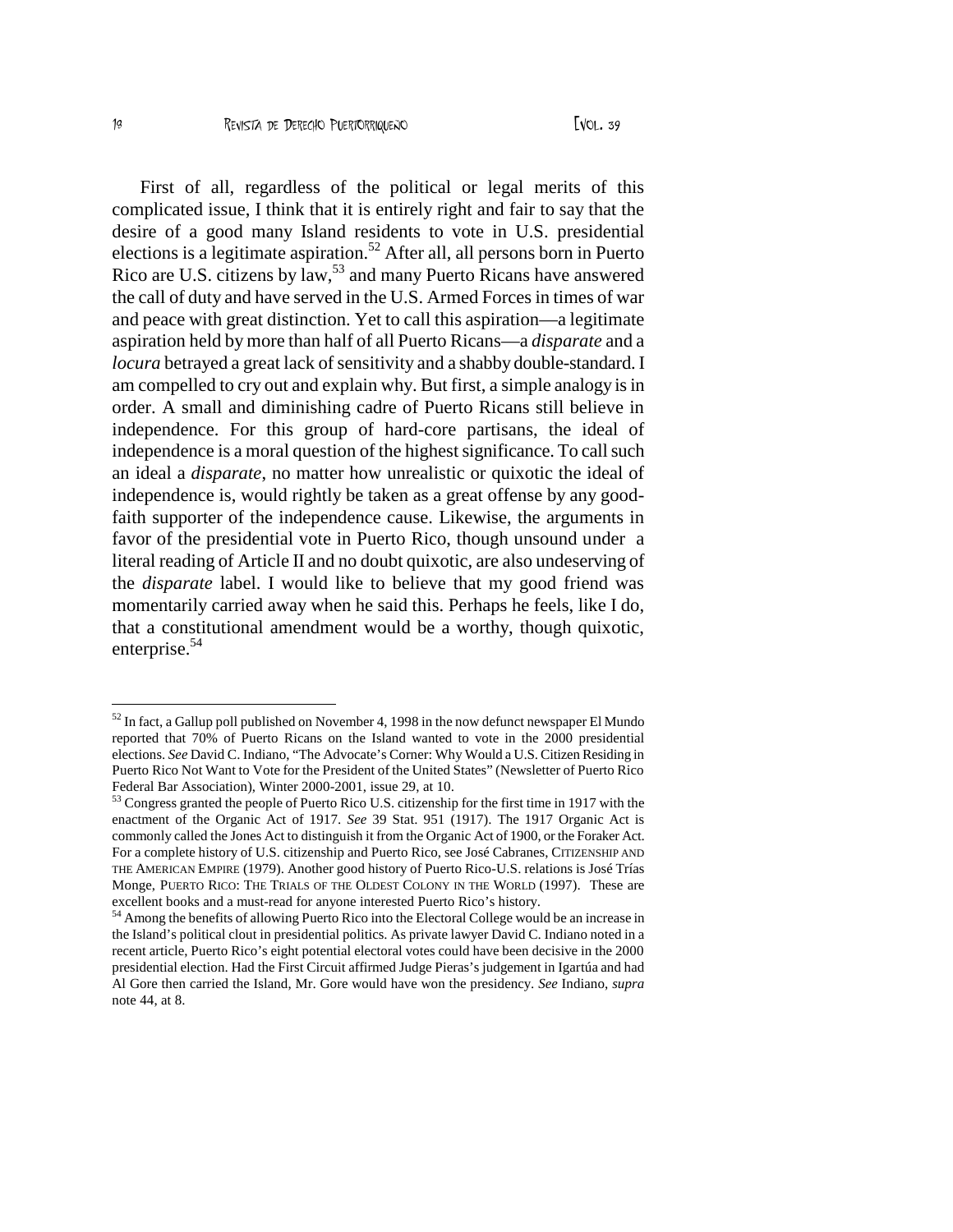2000] COMMENT ON BUSH VS. GORE ...

Putting the Article II question to one side (and I am not so sure that Article II is dispositive, as I shall explain below), Professor Ortiz Alvarez's view of the presidential vote issue also reflects an ugly double standard. On one hand, all of us believe in the democratic process and want every eligible voter to exercise his civic duty. "Every vote counts" is our universal mantra. But at the same time, some of us apparently do not want Puerto Rico to participate in presidential elections in the absence of a constitutional amendment. Why not? Is Article II such a formidable barrier given the fact that Puerto Rico is considered a 'State' for other constitutional purposes?<sup>55</sup> In any case, is not a D.C.-style amendment a laudable goal? Is such an amendment even necessary? Given the 'one man, one vote' standard endorsed by the U.S. Supreme Court after the D.C. amendment was approved, one could plausibly argue that an amendment is not necessary in Puerto Rico's case.<sup>56</sup> Professor Ortiz Alvarez did not take the time to answer these most critical questions. I invite him to do so, for these are constitutional law questions of the first order.

Specifically, I would want to know whether Professor Ortiz Alvarez favors, as a normative matter, Puerto Rico's admission into the Electoral College on an equal footing with the states. If he is, then our only disagreement is in the method chosen to make this happen. If not, he should explain his reasons why. Perhaps participation in a federal election is inconsistent with greater insular autonomy. I certainly respect that point of view. Perhaps there are other reasons. I should like to know what they are. But whatever his reasons, the pure irony of Professor Ortiz Alvarez's position is unavoidable. It is no secret that he is supporter of the Popular Democratic Party (PDP) and that the PDP favors the improvement or enhancement ('*desarrollo'*) of the current Commonwealth status. I am thus compelled to ask him in advance some rhetorical questions. Is not the presidential vote for Puerto Rico an excellent way of enhancing the Commonwealth status? What is so wrong with a measure that would make the current U.S.-Puerto Rico relationship more democratic in fact?

<sup>55</sup> *See, e.g.,* Calero-Toledo v. Pearson Yatch Leasing Co., 416 U.S. 663 (1974) (holding that search and seizure provisions of the Fourth Amendment apply to Puerto Rico).

<sup>56</sup> *See* Reynolds v. Simms, 377 U.S. 533 (1964). This leading case, which established the oneman, one-vote principle, was decided three years after the passage of the Twenty-Third Amendment.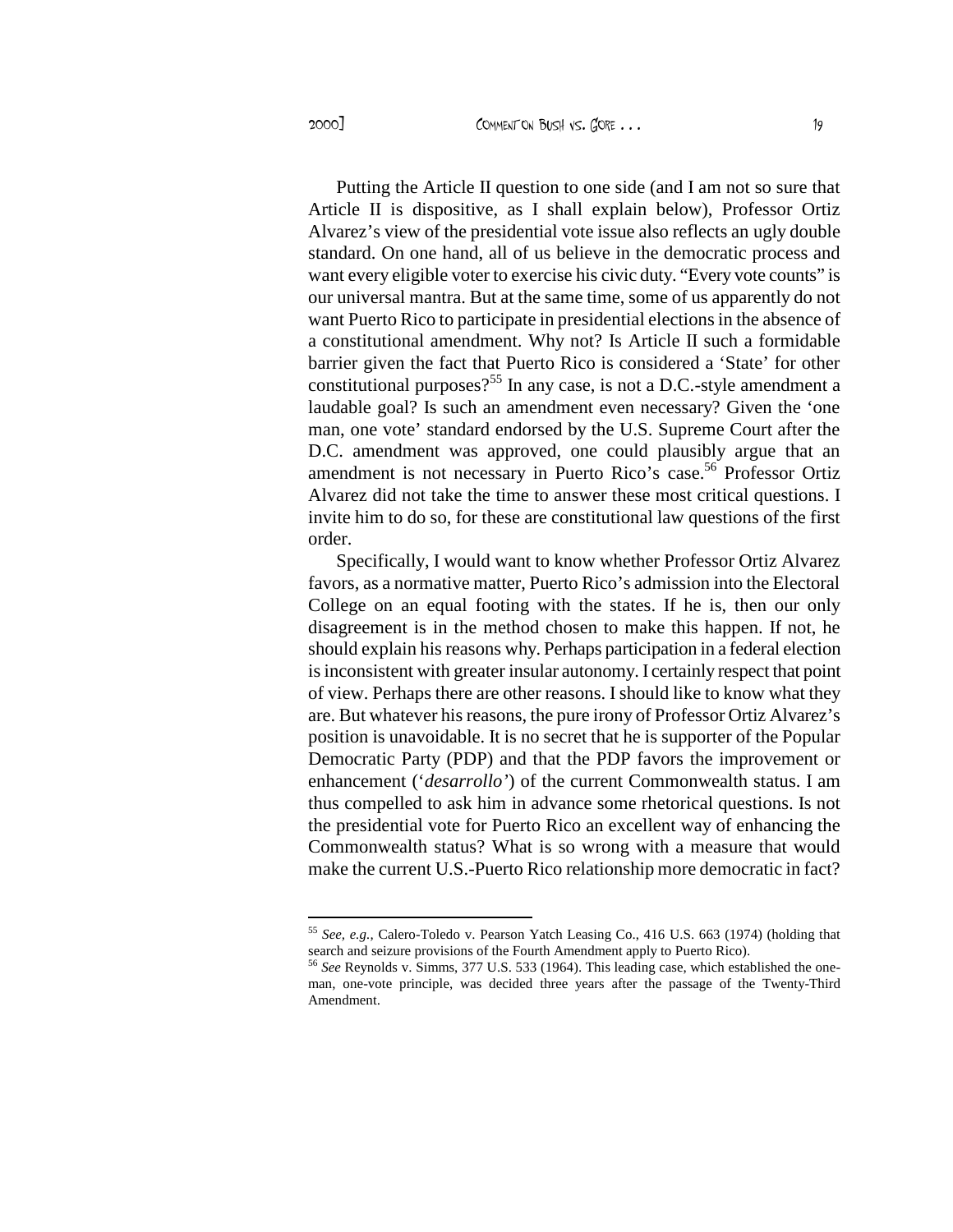Currently, I am in the process of writing a paper on the presidential vote question with an emphasis on the history of Article II, but I would nevertheless like to sketch a few points here, if only to show the utter complexity of the issues involved. First of all, the Electoral College system, as it is put into practice today, in no way, not even remotely, comports with the 'original understanding' of the framers (and ratifiers) of Article II.<sup>57</sup> Today, each state selects at least two slates of electors, one for each major presidential candidate. If the Republican candidate wins the popular vote of a given state, then all of the pre-selected Republican electors are appointed for that state. Conversely, if the Democratic candidate wins the state's popular vote, the entire slate of Democratic electors is chosen. This party-slate system, however, is totally inconsistent with the original understanding of Article II. Under the original Article II system, each state chose just one set of electors, and each individual elector was free to follow his conscience in choosing the candidate of his choice independent of party affiliation. That each member of the Electoral College was not only free to follow his conscience in voting but also obligated to, is made perfectly clear in various parts of the Federalist Papers.<sup>58</sup> The candidate with the most electoral votes would win the presidency, and the runner-up, independent of his party affiliation, would become vice-president.<sup>59</sup> This may sound strange, but what is stranger is the fact that the framers did not contemplate a party system at all. What has happened is this: Article II has been unofficially amended to take into account the unique two-party system that emerged in American politics. My tentative argument regarding Puerto Rico and Article II, then, is as follows: if Article II can be unofficially amended to allow each party to elect its own slate of

<sup>&</sup>lt;sup>57</sup> For the view that the intent of the ratifiers at the state ratifying conventions, as opposed to the framers at Philadelphia, is what truly counts in constitutional interpretation, see Akhil Reed Amar, "Our Forgotten Constitution," 97 YALE L.J. 281 (1987).

<sup>58</sup> *See* THE FEDERALIST NO. 64, at 421 (John Jay) ("an assembly of select electors possess, in a greater degree than kings, the means of extensive and accurate information relative to men and characters"), and NO. 68, at 441 (Alexander Hamilton) (electors "will be much less apt to convulse the community with any extraordinary or violent movements") (Benjamin Fletcher Wright ed., 1961).

<sup>&</sup>lt;sup>59</sup> This scenario is precisely what occurred in the presidential election of 1796, in which John Adams, a Federalist, was elected president and Thomas Jefferson, an Anti-Federalist, vicepresident. The presidential election of 1796 was the only time the U.S. had elected a president and vice-president from different political parties. For a good overview of the election of 1796, see Joseph Charles, THE ORIGINS OF THE AMERICAN PARTY SYSTEM (1956).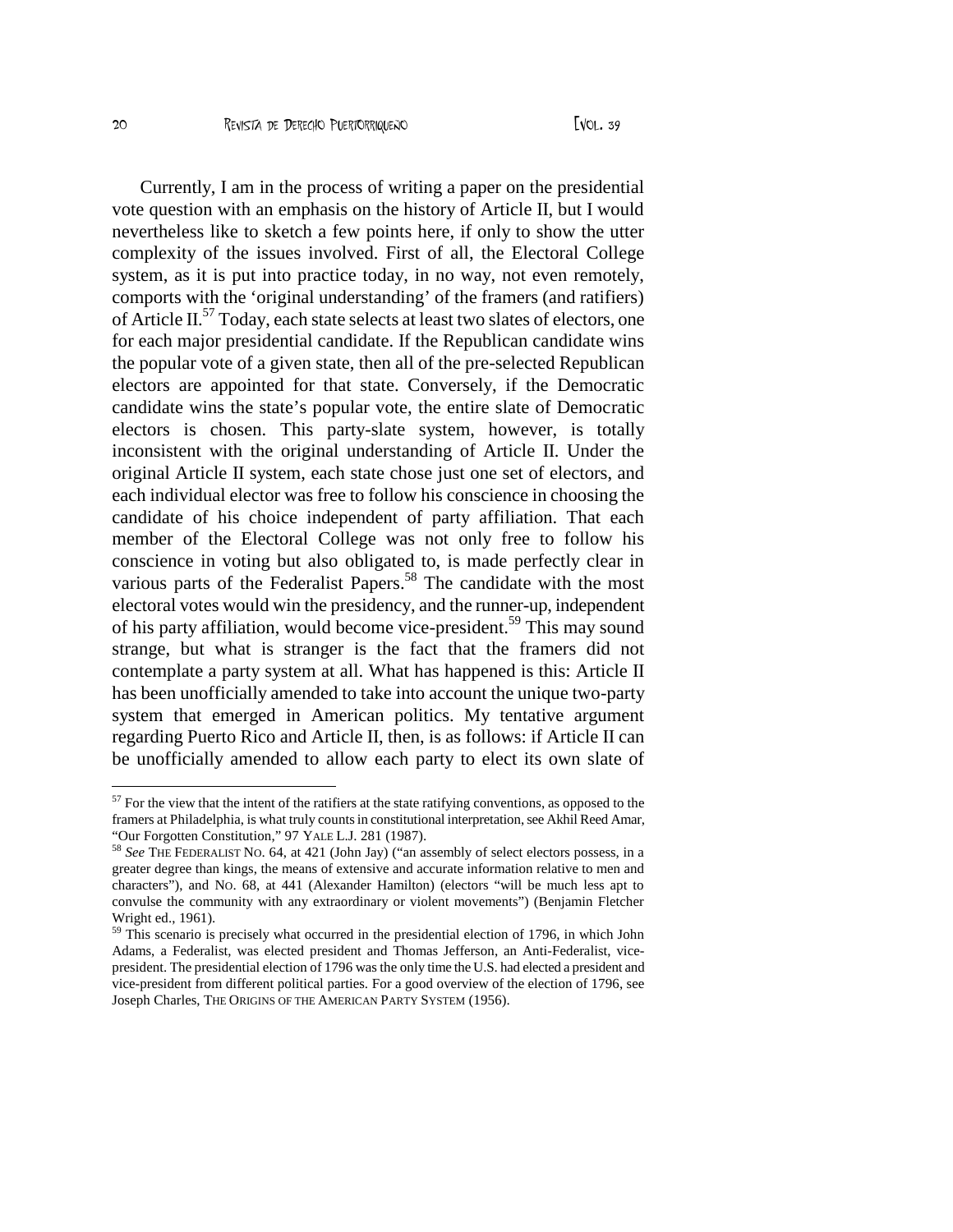electors, what is wrong with amending it (unofficially or by judicial decision) to allow Puerto Rico into the electoral college club? Either we interpret Article II strictly for all purposes as the framers intended, or we allow exceptions to be made. That is my point, pure and simple.

At this point, I should like to briefly review the other points made by Professor Ortiz Alvarez. First, he summarized the momentous electoral reforms enacted in Puerto Rico in 1982. I shall not repeat this portion of his presentation,<sup>60</sup> but I do wish to say that his simple and straightforward defense of Puerto Rico's old-fashioned and cumbersome pencil-andpaper system was the best one I have heard to date. According to Professor Ortiz Alvarez, no technology—no matter how fail-proof or easy to use—could ever replace the innate satisfaction the typical Puerto Rican voter feels when he presses his pencil to his ballot and marks a simple 'X' next to the candidates of his choice. When all is said and done, I think this is still the best argument in favor of the old-fashioned ballot, despite its many drawbacks. There is, in other words, a substantial intangible or psychic benefit to actually marking one's ballot with a pencil.<sup>61</sup>

Though I do not agree with Professor Ortiz Alvarez's analysis of *Bush v. Gore*, I must say that his description of the circumstances surrounding the case was poignant and perceptive. In the spirit and tradition of legal realism, he astutely noted that both the stock market and Bush's margin of victory were plummeting as the Florida litigation was progressing on various fronts. If the U.S. Supreme Court had not intervened when it did, he noted, Gore was likely to overtake Bush and the markets might drop even further due to the commotion and uncertainty that a Gore lead, however thin, would create. In his view, then, the Court put a stop to the

<sup>&</sup>lt;sup>60</sup> According to Ortiz Alvarez, the three most important reforms of 1982 were the promotion of consensus by making the governor's appointment of the chairman of the Puerto Rico Elections Commission subject to supermajority confirmation by the legislature; the prevention of fraud by forcing every voter to stick one of his fingers in a jar of indelible ink after voting; and the use of three separate ballots for gubernatorial, legislative, and municipal offices. For a succinct but thorough review (in Spanish) of the history of Puerto Rican election reforms, see Héctor Luis Acevedo, "Cinco principios de Derecho Electoral producto de la experiencia," 39 REV.DER.P.R. 1 (2000).

 $61$  A good analogy might be the difference between an e-mail or a fax and a handwritten letter. The texture of the stationery, the design of the stamp, the feel and smell of the envelope: all these elements make the act of opening and reading a letter a far more pleasurable experience than receiving an impersonal electronic correspondence.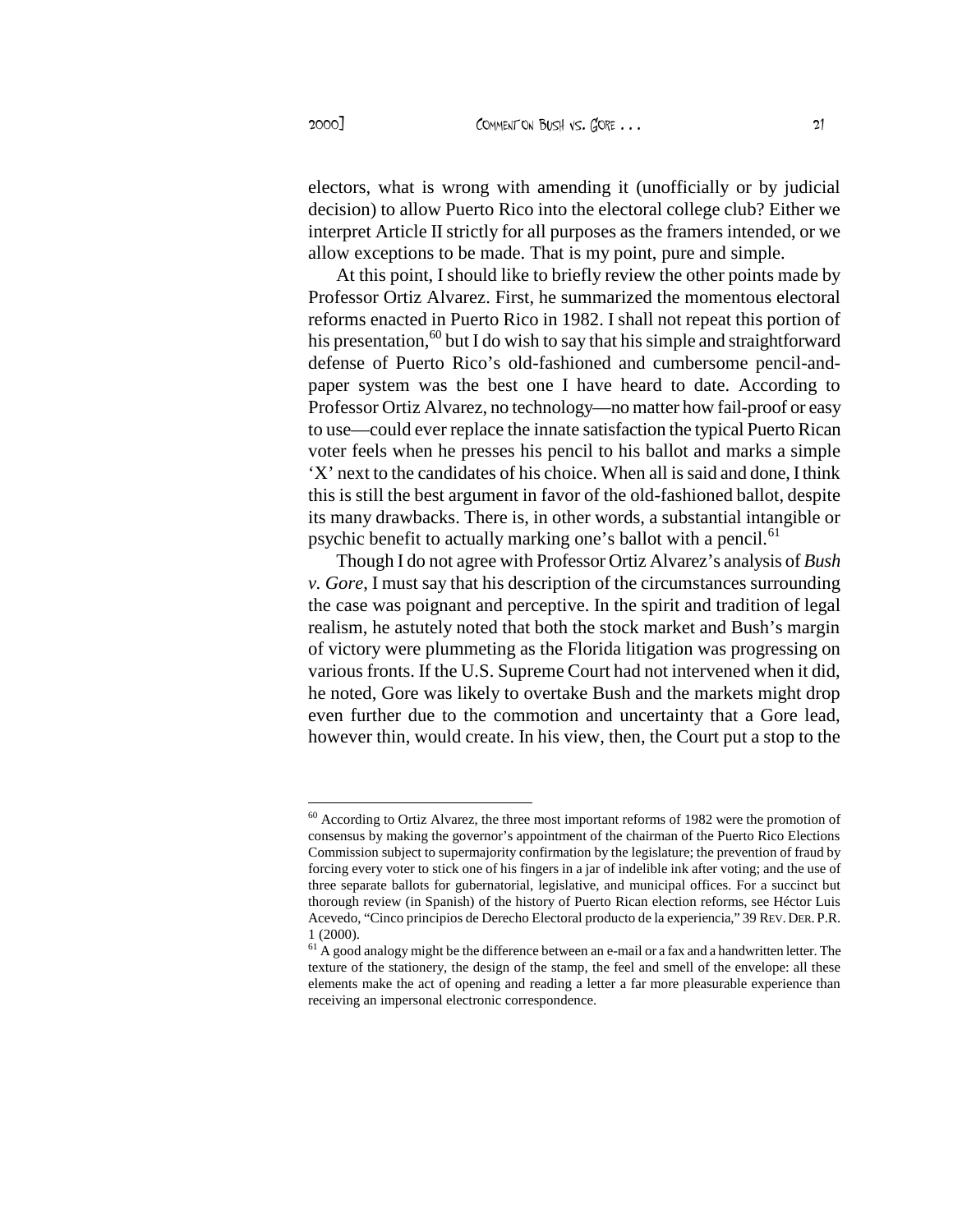Florida recount and ruled in favor of Bush to prevent this messy and contentious situation from spiraling dangerously out of control.

But Professor Ortiz Alvarez was by no means defending the Supreme Court's intervention in the Florida recount, only putting it in its proper historical and social context. Indeed, he noted that under the majority's perverse analysis, for the first time in judicial history "equal protection was obtained by *not* counting votes."<sup>62</sup> This memorable phrase captures the sheer absurdity and Orwellian nature of the majority's logic, for true equality implies that the votes of all persons, rich and poor, black and white, be counted. In Professor Ortiz Alvarez's view, the majority of the Court stopped the recount in Florida in a dogged attempt to protect a perverted and distorted form of 'equality.' At one point he went as far as to compare the Supreme Court's per curiam opinion in *Bush v. Gore* to the infamous *Dred Scott* case.<sup>63</sup> This comparison, however, is far too preposterous to be taken seriously or to merit comment, though I recognize that one could argue that in form, if not substance, what the majority did in *Bush v. Gore* is no different from what the majority of the Court did in *Dred Scott*: in both cases the majority imposed its own political views to reach an inequitable and questionable result. This is no doubt the view of Professor Ortiz Alvarez and many Americans as well. In my view, however, the true evil committed by the Court in *Bush v. Gore* is not that it effectively disenfranchised minorities and the poor, which in any case it did not do.<sup>64</sup> The Court's grave sin was to interfere with the political process.<sup>65</sup> This is for me the real reason why the Supreme Court's decision is indefensible: the Court should simply not have trumped Congress's ultimate power under Article II to decide contested presidential elections.

#### **Conclusion**

*Bush v. Gore* will no doubt provide scholars as well as pundits plenty to write about for years to come.<sup>66</sup> God knows how many professors (in

<sup>62</sup> In Spanish, Professor Ortiz Alvarez actually said that under the Court's perverse analysis "*la igualdad se consigna no contando los votos*."

<sup>63</sup> Dred Scott v. Sandford, 19 How. (60 U.S.) 393 (1857).

<sup>64</sup> *See infra* text accompanying notes 44-46.

<sup>65</sup> *See infra* text accompanying notes 15-17.

<sup>66</sup> The most recent book to published on the subject was written a by journalist. *See* Bill Sammon,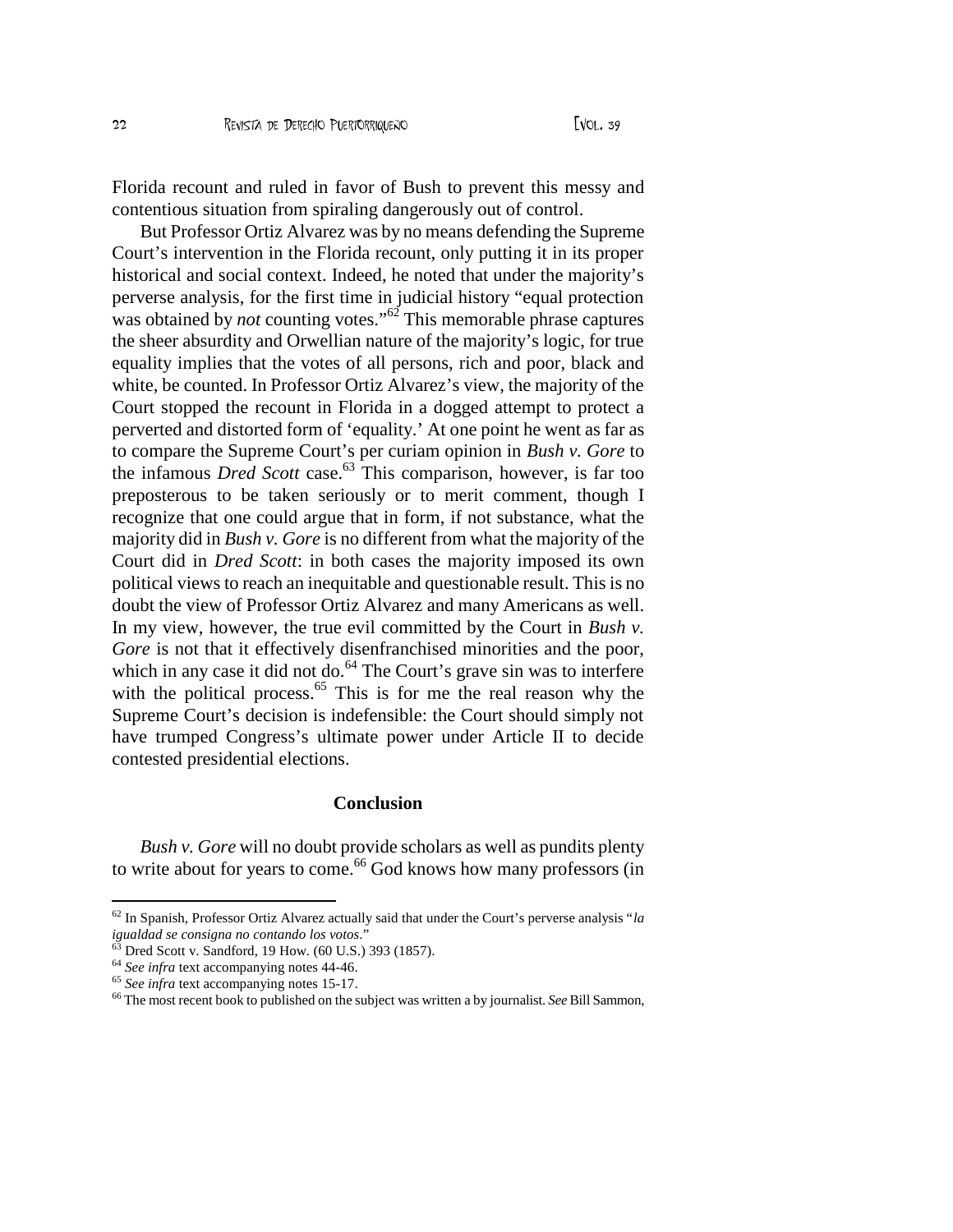addition to my modest contribution in these pages) are in the process of writing lengthy academic articles on this historic case.<sup>67</sup> But when all is said and done and the ink turns dry, a fair and reasonable observer will still have to concede that the legal and moral arguments on both sides are more or less plausible.<sup>68</sup> The Supreme Court's 5-4 split bears this view out. After all, reasonable men can differ as to the true meaning of equality and the wisdom or soundness of the majority's per curiam opinion. In fact, the way I see it, the real controversy in *Bush v. Gore* is more mundane and prosaic than most commentators are willing to admit. At the center of this legal storm is not a technical or philosophical dispute about the true meaning of the Constitution, but rather a good faith and garden-variety struggle between two competing (and equally plausible) views of the underlying facts of the case. Let me explain.

In my view, the result in *Bush v. Gore* turns less on arcane doctrines of constitutional law and more on one's answer to the following factual question: were the infamous 'undervotes' in fact ever counted?<sup>69</sup> As we shall see, there is no 'right' answer to this question. The basic facts of the case are relatively simple and not in dispute. A substantial number of ballots were reported as undervotes by the vote-tabulating machines.<sup>70</sup> The crux of the problem, then, is that this simple fact can be interpreted in two radically different ways. On one hand, one can plausibly argue that the disputed undervotes were never really counted on the ground that a ballot marked as an undervote is not truly counted until it is inspected by hand in some sort of manual recount procedure. But on the other hand,

AT ANY COST: HOW ALGORE TRIED TO STEAL THE ELECTION (2001). *See also* Samuel Issacharoff, *et al.*, WHEN ELECTIONS GO BAD: THE LAW OF DEMOCRACY AND THE PRESIDENTIAL ELECTION OF 2000 (2001).

<sup>67</sup> Dean Kathleen M. Sullivan of Stanford Law School and Professor Laurence H. Tribe of Harvard Law School, in particular, could offer an inside perspective on the events leading up to Bush v. Gore, since they were part of Vice-President Al Gore's legal team.

 $^{68}$  Even a case as venerable as Marbury v. Madison, 1 Cranch (5 U.S.) 137 (1803), offers a fitting example of what I am trying to say here. On the most basic level, the controversy in Marbury ultimately hinges on the answer to a relatively mundane property law question: is the act of physical delivery necessary for a signed and sealed commission to become effective? Reasonable jurists can differ on this point. It is also worth noting that had Chief Justice John Marshall ruled in the negative, that would have been the end of the matter.

<sup>&</sup>lt;sup>69</sup> Recall that an undervote is a ballot in which no vote for president is recorded by the votecounting machine.

<sup>70</sup> In all, a total of 67,248 ballots were reported as undervotes in all 67 Florida counties. *See* Merzer, *supra* note 2, at A-1.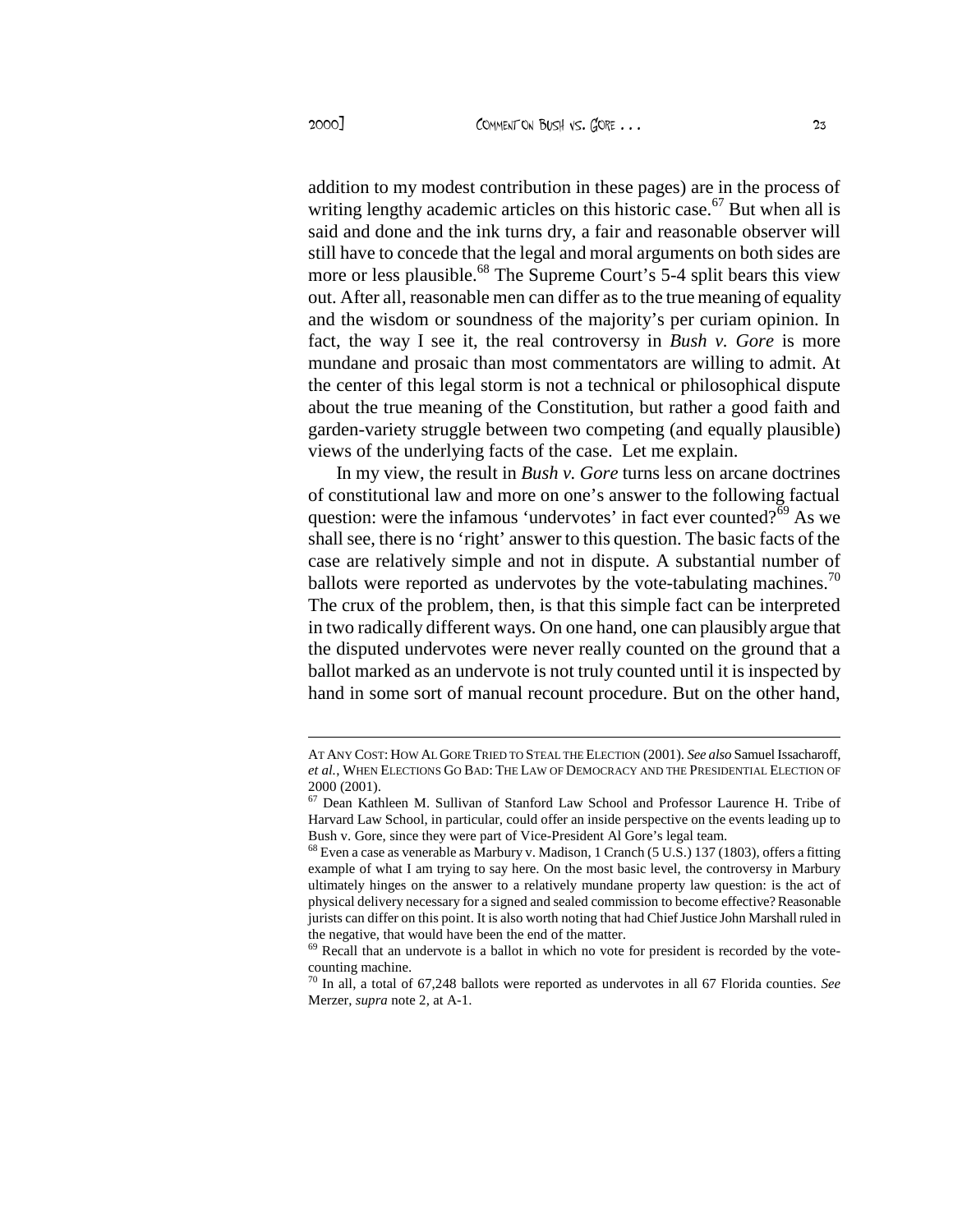one could very well argue that the salled undervotes were in fact counted because they were processed through the tabulating machines.  $\Phi$  this view, a ballot is considered •counted€ so long as it inserted into a voteounting machine (and so long as the machine is working properly, I might add). In short, the real controvers  $\mathbf{B}$ uish v. Gore is ultimately over the facts of the case. Herthen, lies the critical and fatal flaw in the analyses of Professors Acevedo and Ortiz Al $\hat{V}$ arez. They both assumed that the Florida undervotes were never counted, and as a result, they concluded that the majority€s mista **Resin** v. Gore was to halt the manual recount of the undervotes. But as I shall further explain in this section, the opposing view (that the undervoters counted) is equally plausible, and either way, there is no principled or objective way of determining which view is •right.€

The infamous Roger Clemendlike Piazza brokerbat incident during game two of the 2000 World Series provides an instructional illustration of this point<sup>2</sup> Again, the facts are simple. In the top half of the first inning, Mike Piazza, the catcher and clean hitter for the New York Mets, was batting against Roger Clemens, one of baseball€s greatest pitchers<sup>73</sup> On the fourth pitch Piazza took a swing and hit a foul ball and broke his bat on the pitch. The top half of the bat went flying towards the pitcher€s rorund. What happened next, though, depends on whom you ask. After the game, Clemens said he picked up the broken bat and reflexively f tossed, it f in the direction, of Piazza, who just happened to be running down the first ase line. He said that he had only ant to toss the broken bat to the batter€s boy. Mike Piazza, however, understandably took a far less sanguine view of these events. He told reporters after the game that it appeared to him that Clemens had intentionally thrown the bat towards him in andisguised effort to intimidate him<sup>74</sup> To the extent that both views are equally plausible and consistent with the facts, we shall never know which version is the truth.

<sup>72</sup> The game in question was played on Monday, October 23, 2000, at Yankee Stadium. An extensive compilation of news reports and commentaries on the Cleriens a brokenbat incident is available online a[t <http://www.espn.go.com/mlb/playoffs](http://www.espn.go.com/mlb/playoffs2000)2000>.

 $^{73}$  In tribute to Roger Clemens€s great prowess as a pitcher, his nickname is The Rocket. As of this writing, Clemens was sixth on the tilhe strikeout list. A profile and scouting report on Roger Clemens is available online [at <http://espn.go.com/mlb/profiles/profile/334](http://espn.go.com/mlb/profiles/profile/3340.htm)0.htm>.

 $74$  This view is all the more plausible if one recalls that the last the bay players had squared off (during an interleague game at Yankee Stadium on July 8, 2000), Clemens had decked Piazza

 $71$  See infratext accompanying notes  $200$ , 6364.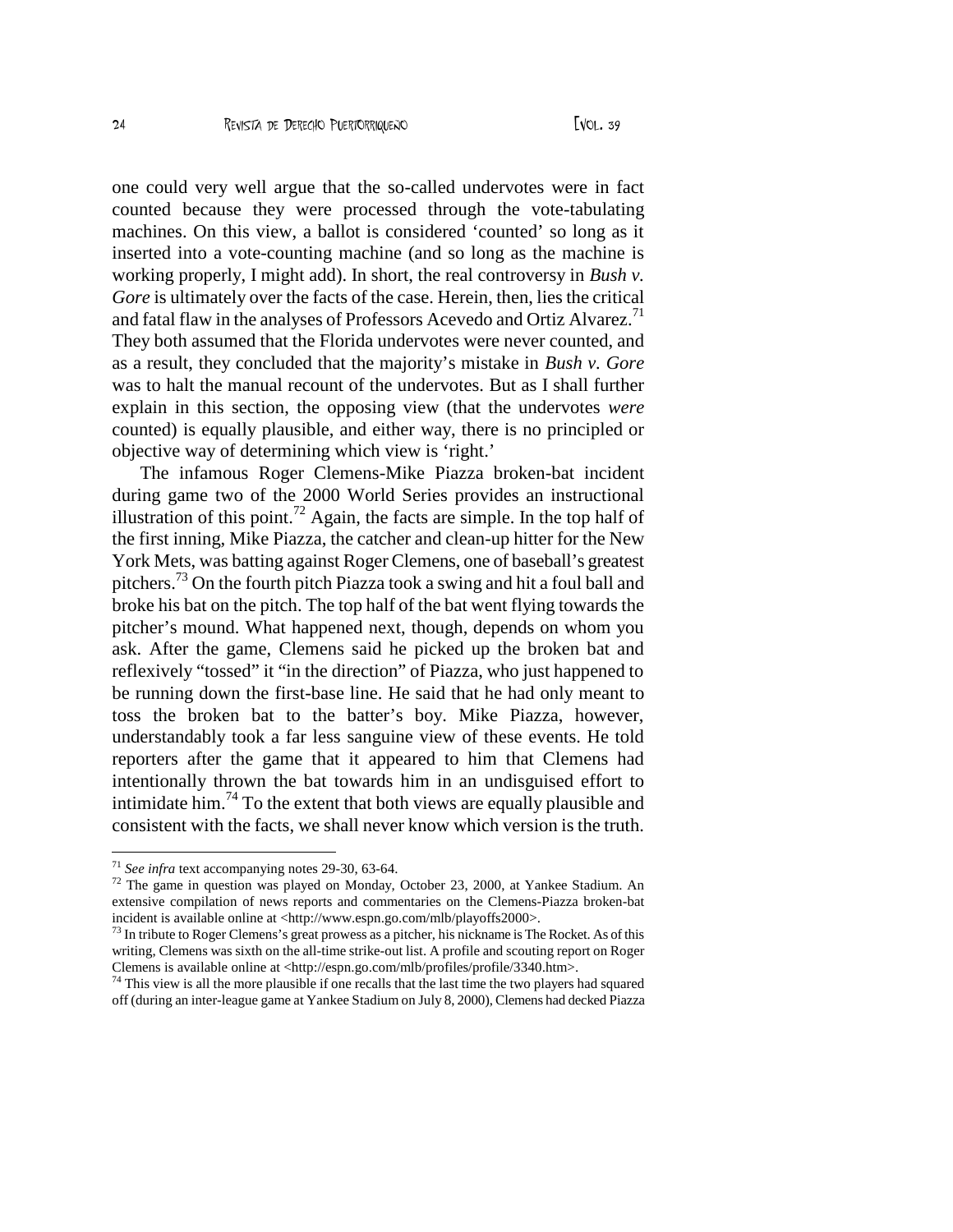This sort of situation—in which there are two (or more) ways of looking at the same set of facts—occurs frequently enough in life to merit a descriptive label. To make use of a baseball analogy, I shall call this phenomenon the 'umpire's curse.' In baseball the umpire is required to make all manner of fastidious factual determinations on the spot. Was a ball hit towards the foul line foul or fair? Was a 90 mile-per-hour fastball on the outside corner of the plate a strike or a ball? Did the baserunner reach first base in time? The umpire must decide in a fraction of a second. Invariably, though, a player, the team manager or the fans themselves will be in total disagreement with the umpire's call. The affected player or team manager may at times even declare his objection by arguing with the umpire or (in the case of fans) booing him.<sup>75</sup> This is why I call this phenomenon the umpire's curse, for the fact-finder—no matter how great his level of authority or how unreviewable his decision-making power is frequently second-guessed by players and coaches who happen to see the same set of facts differently.<sup>7</sup>

In the final analysis, the crux of the controversy in *Bush v. Gore* bears a striking resemblance to the Clemens-Piazza incident: in both cases there are two plausible but different ways of interpreting the same set of facts, independent of whatever the operative rules are and independent of the fact-finder's decision-making authority. Of course, it is no accident that both sides in *Bush v. Gore* adopted self-serving positions as to the facts just as it is no surprise that Yankee fans tended to accept Clemens's version, while Mets fans on the whole supported Piazza's. The Bush position was that the Florida undervotes were fully counted, since a ballot is 'counted' in the Bush view once it is run through the vote-counting

with a pitch that hit the beak of his helmet. Piazza suffered a mild concussion and had to miss the All-Star Game as a result of Clemens's wild pitch.

<sup>&</sup>lt;sup>75</sup> Perhaps the most peculiar aspect of this situation is the utter hopelessness of getting an umpire to change a call. I have been an avid baseball fan since the age of 8 and have watched countless major league games in my lifetime, and yet I know of not a single instance in which an argument with an umpire has actually resulted in the umpire changing his call. Despite the futility of arguing with umpires as well as the grave risk of being ejected from the game, players and coaches will perhaps always persist in arguing with umpires.

<sup>&</sup>lt;sup>76</sup> For example, Rule 9 of the Official Rules of Major League Baseball confers on umpires final authority to make calls. Similarly, the U.S. Supreme Court has declared (wrongly, in my view) that its pronouncements are "supreme in the exposition of the law of the Constitution." *See* Cooper v. Aaron, 358 U.S. 1, 8 (1958). It is worth noting the obvious: that despite their authority and stature, neither umpires nor federal judges are immune from criticism after they have rendered their decisions. Herein lies the umpire's curse.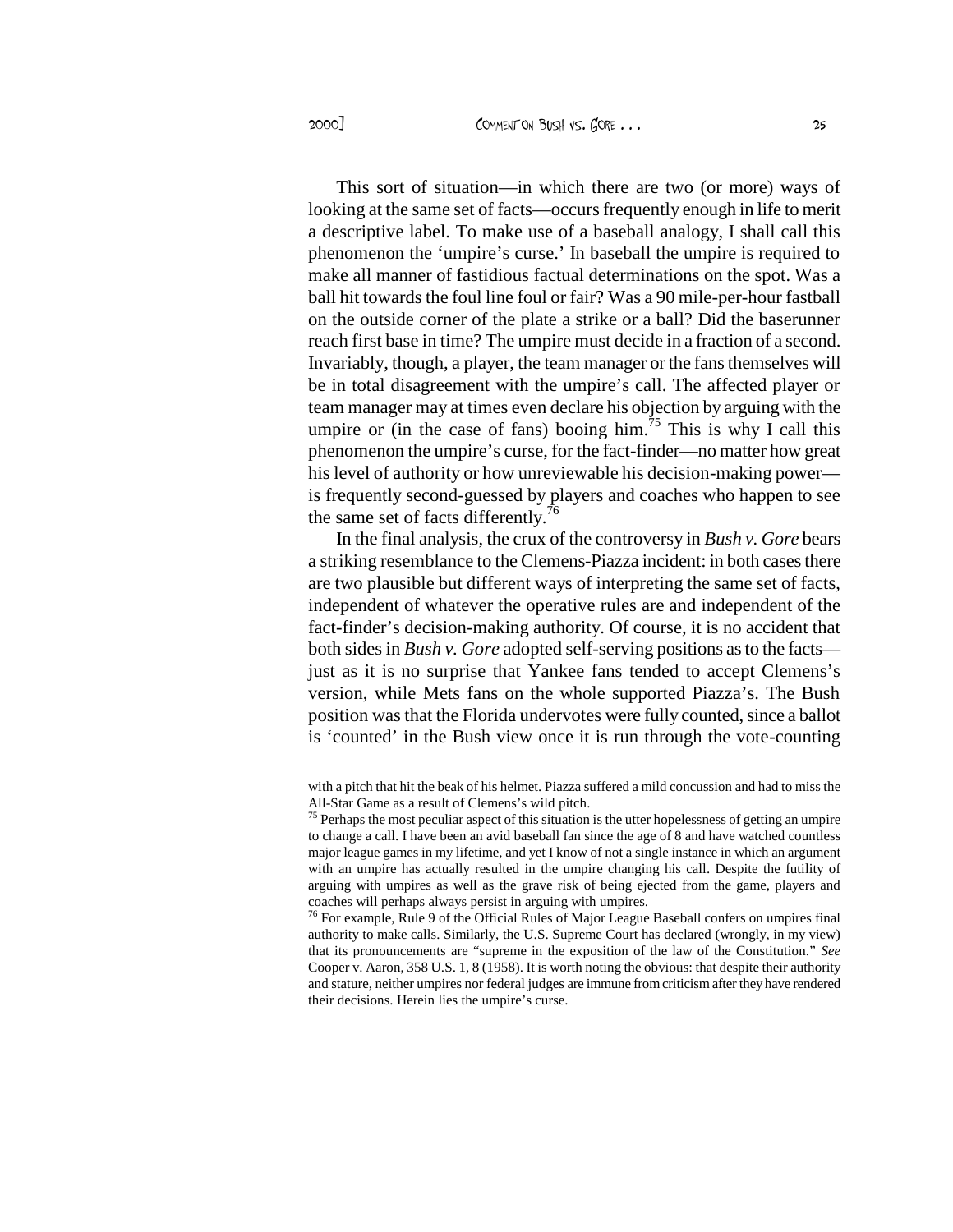machine. In contrast, the Gore camp took the position that the disputed undervotes were never really counted precisely because the vote counting machines failed to record a valid vote on those ballots. Notice that there is really no scientific or objective way of discovering which of these positions is the 'truth.'<sup>77</sup> Both views are equally plausible in the abstract. My main point, then, is that in these types of situations there is no principled way of choosing between these competing premises. In my view, this fact alone—the fact that both the Bush and Gore views of the undervotes are equally plausible—was in itself a good reason for the Supreme Court to have declined jurisdiction, so as to avoid the appearance of engaging in partisan politics.<sup>78</sup>

There is an additional similarity between *Bush v. Gore* and the Clemens-Piazza incident as well, having to do with the perennial problem of intent. The 'truth' in the Clemens-Piazza incident turns on the question of subjective intent, namely, what was Roger Clemens's intent when he tossed or threw the bat towards Mike Piazza? Likewise, the manual recount of the Florida undervotes required a determination of what the intent of the voter was. Was a 'dimpled chad', for example, sufficient evidence of the voter's intent to vote for 'X' candidate? In the course of their separate presentations, Professors Acevedo and Ortiz Alvarez blithely said that the intent of the voter must always be put above legal technicalities. For them, the intent-of-the-voter standard is the Holy Grail of any electoral dispute. Yet both scholars fell victim to the umpire's curse in this regard, for they failed to recognize the total open-endedness and utter vagueness of the intent-of-the-voter standard. The intent standard is simply too broad and not precise enough to provide consistent results. Two people can interpret the same ambiguous ballot differently, just as two people can differ as to what Clemens's true intent was during the broken-bat incident.

*Bush v. Gore*, then, is the quintessential hard case because there are two equally plausible and diametrically opposing views of the underlying facts of the case. Since courts will go on taking these types of cases, we must be willing to admit that rhetoric and other non-objective factors can play a decisive role in shaping the outcome. For at the end of the day hard

 $77$  As noted earlier, Professors Acevedo and Ortiz Alvarez (and most others who have denounced the result in Bush v. Gore) have missed this key point.

<sup>78</sup> *See infra* text accompanying notes 15-17 and 36-38.